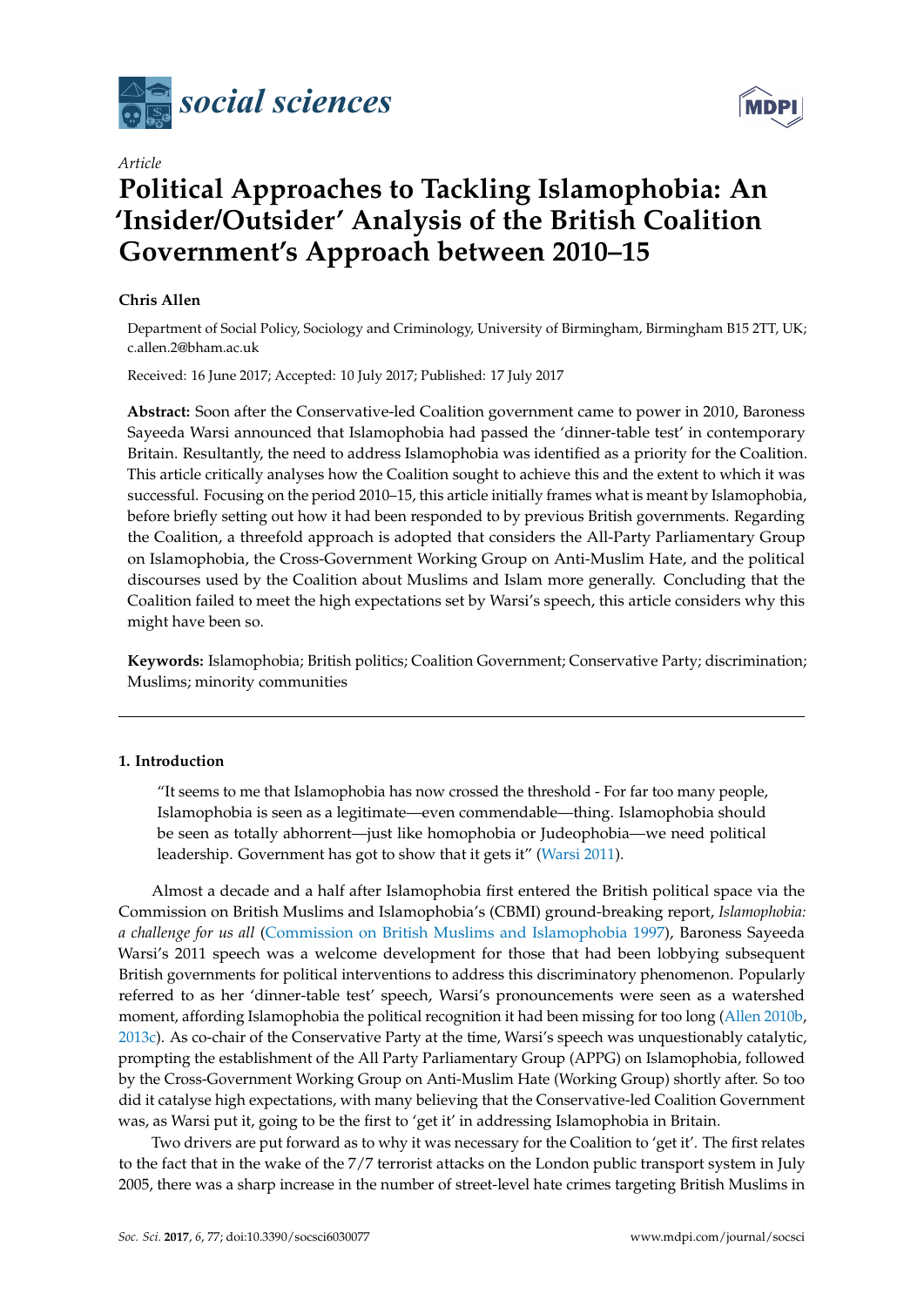everyday settings [\(Chakraborti and Zempi](#page-15-2) [2012;](#page-15-2) [Zempi and Chakraborti](#page-18-0) [2014;](#page-18-0) [Allen](#page-15-3) [2015\)](#page-15-3). While the prevalence of such hate crimes was extremely difficult to quantify at the time given the lack of any formal monitoring mechanisms being in place [\(Hargreaves](#page-16-0) [2014\)](#page-16-0), anecdotal evidence suggests that the problem was significant enough to make politicians believe that an appropriate response was necessary [\(Allen](#page-15-1) [2013c\)](#page-15-1). This has been further reinforced by the fact that since 7/7, similar patterns have been evident after almost all terrorist attacks where the perpetrators either self-identify as Muslim, or claim to act in the 'name of Islam'. The second relates to [Morey and Yaqin](#page-17-1) [\(2011\)](#page-17-1) observations that Muslims are in the contemporary setting routinely conceived as a homogenous 'Other' which presents a very real, ongoing, and at times apocalyptic threat to 'our' values, democracies, identities, and way of life. For [Ansari](#page-15-4) [\(2012\)](#page-15-4), such discourses have been both overt and covert in the mainstream of Europe's political spaces over the past two decades. In Britain, she argues that this was particularly evident among the discourses of the far-right and how those such as the British National Party (BNP) used these to make inroads into the mainstream. Primarily targeting white, working class audiences in areas where there were high levels of social and economic deprivation, not only did the BNP stress the threat posed by both Muslims and Islam through campaigns titled 'Islam Out of Britain' and 'Islam Referendum Day', but so too did the BNP convey to its target audience how the Muslim 'Other' was believed to be responsible for many of the social ills they were encountering. Consequently, constructions of the Muslim 'Other' became relevant within political discourses in the British setting [\(Allen](#page-14-1) [2010a\)](#page-14-1).

This article argues that in spite of the unprecedented political recognition afforded to Islamophobia by the Coalition, little more was offered in terms of addressing the phenomenon than by the preceding New Labour government. Resultantly, this article argues that governmental approaches to tackling Islamophobia in the British political space continue to be ineffectual, thereby rendering policy approaches necessarily meaningless. In doing so, this article critically reflects on the Coalition government's approach to addressing Islamophobia during its term of government between 2010 and 2015. Initially framing what is meant by Islamophobia, this article briefly sets out the approaches to addressing the phenomenon preferred by previous British governments. From here, a threefold approach is adopted. First, a consideration of the establishment, function, and subsequent outputs from the APPG on Islamophobia; second, a similar consideration of the Anti-Muslim Hate Working Group; and thirdly, a brief analysis of the political discourses of the Coalition about Muslims and Islam more generally. In conclusion, this article reflects on the extent to which the Coalition met the expectations prompted by Warsi's speech in seeking to address Islamophobia in contemporary Britain. In doing so, this article contributes new and timely thinking to the relatively embryonic body of scholarly studies relating to the phenomenon of Islamophobia and more importantly, scholarly studies about Islamophobia within the field of politics and policy. This article therefore has both academic and political salience.

#### **2. Methodology**

The three-stranded methodological approach underpinning this article is unique in the context of the existing literature. The first strand comprises an analysis of existing policy and scholarly resources, and other publicly available sources including those accessible in the media and online spaces. The second strand comprises an analysis of previously unpublished documents and similar resources that were only made available to those engaged in the Coalition's APPG and Working Group. This was possible through the author having participated in both the APPG and Working Group from November 2010 through to October 2014 in an independent 'expert' capacity. It is necessary to stress that this participation was non-partisan and received no remuneration whatsoever. It did however afford a number of unprecedented opportunities to engage with British governmental ministers, members of Parliament, and other appropriate political actors, including both Muslims and non-Muslims that had been co-opted to represent a range of civil society and community organisations and groups. This engagement took the form of face-to-face meetings, workshops, and both formal and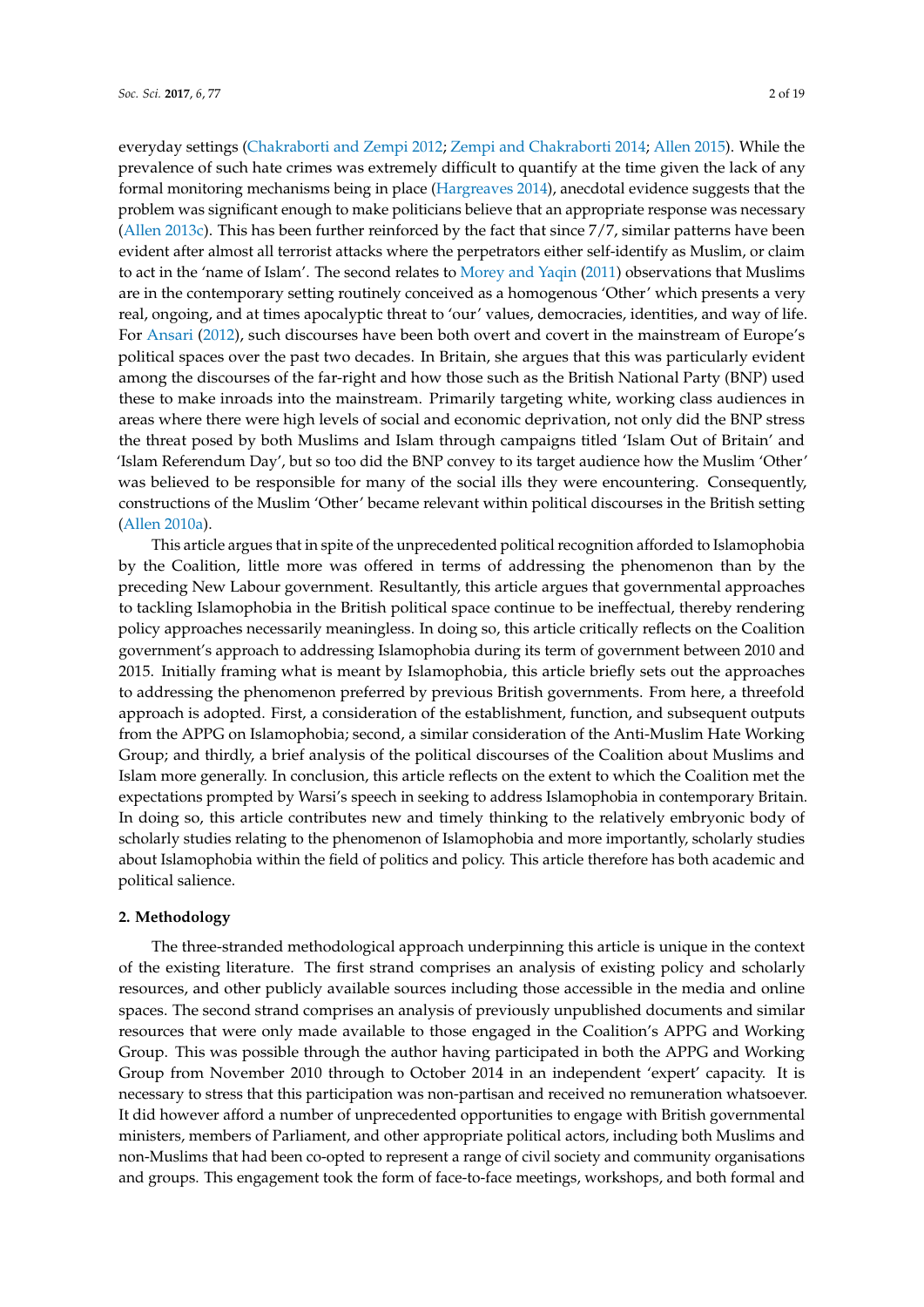informal conversations, along with electronic communications including emails, online forums, and the sharing of documents. Throughout the process of participation, research notes were kept by the author through which observations, reflections, and thoughts were recorded. These research notes comprise the third strand.

Given the methodological approach preferred, the significance of one's positionality is crucially important, not least because the author was both a participant and participatory within the political mechanisms that provide the primary focus of this article. It is therefore likely that some blurring of the boundaries between insider and outsider perspectives will have taken place. While this particular form of participation fell short of the activist research identified by [Huisman](#page-16-1) [\(2008\)](#page-16-1), it nonetheless allowed unprecedented access to the political spaces, actors, and mechanisms that indeterminably shaped the way in which Islamophobia was being addressed in the British political setting. Noting that knowledge about these spaces, actors, and mechanisms can be as invisible as they are inaccessible to most, such an embedded participatory approach meant that access to discussions and debates that had the potential for new and unique insights and understandings to be made available. An oft-cited criticism of such an approach is that it jeopardises objectivity [\(Spano](#page-17-2) [2005,](#page-17-2) [2006\)](#page-17-3). While acknowledged, such criticisms can be countered by questioning the extent to which true objectivity can ever be achieved. Similarly, too, with those who posit criticisms that demand the 'decontamination' of research findings [\(Monahan and Fisher](#page-16-2) [2010\)](#page-16-2). Again, while rightly acknowledging these, such arguments are typically incoherent and without foundation. This article is therefore premised on the basis that the embodied knowledge inherited clearly outweighs any concerns about lack of objectivity [\(Sherif](#page-17-4) [2001;](#page-17-4) [Heidegger](#page-16-3) [2002\)](#page-16-3).

Lastly, the limitations of political mechanisms and policy interventions seeking to address discriminatory phenomena must be acknowledged. For [Blakemore and Drake](#page-15-5) [\(1996\)](#page-15-5) and [Daniels and](#page-15-6) [Macdonald](#page-15-6) [\(2005\)](#page-15-6), this is because political mechanisms and policy interventions typically only seek to curb certain behaviours, rather than change public attitudes. According to [Bhavani et al.](#page-15-7) [\(2005\)](#page-15-7), irrespective of the mechanisms and interventions in place, such will only ever address the effects and rarely ever the causes. Accordingly, they refer to interventions having an impact at the micro level rather than the macro. Applying this to contemporary manifestations of Islamophobia, it is likely that any political mechanisms or policy interventions will have the greatest impact on curbing the activities of those perpetrating street-level Islamophobic attacks [\(Allen](#page-15-8) [2014\)](#page-15-8), as opposed to what [Allen](#page-14-0) [\(2010b,](#page-14-0) [2013a\)](#page-15-9) terms 'Islamophobia thinking': what people commonly 'think' and 'know' about Muslims and Islam. This is because Islamophobia thinking (macro Islamophobia) is—in line with other discriminatory phenomena—extremely complex, given that it has evolved out of centuries of asymmetric power relations [\(Allen](#page-14-0) [2010b;](#page-14-0) [Sheehi](#page-17-5) [2011\)](#page-17-5).

In terms of addressing discriminatory phenomena in the British political space, [Afridi](#page-14-2) [\(2015\)](#page-14-2) identifies a range of political mechanisms and policy interventions that have been historically deployed. These variously include: education and training; legal sanctions and enforcement; counselling and mentoring; changing procedures within institutions; increased monitoring; target-setting; and cross-community interaction. [Bhavani et al.](#page-15-7) [\(2005\)](#page-15-7) suggest two categories within which all can be placed: formal and informal. For them, formal interventions refer to new policies or legislation that are introduced or put in place, whereas informal interventions are more fluid and incorporate projects, initiatives, and targeted activities, as also discourses and narratives. Formal and informal categorisations will be used throughout this article as a means of not only improving understanding, but so too positioning the political mechanisms and policy interventions implemented to address Islamophobia within the broader focus of how other similar discriminatory phenomena have been addressed in Britain historically.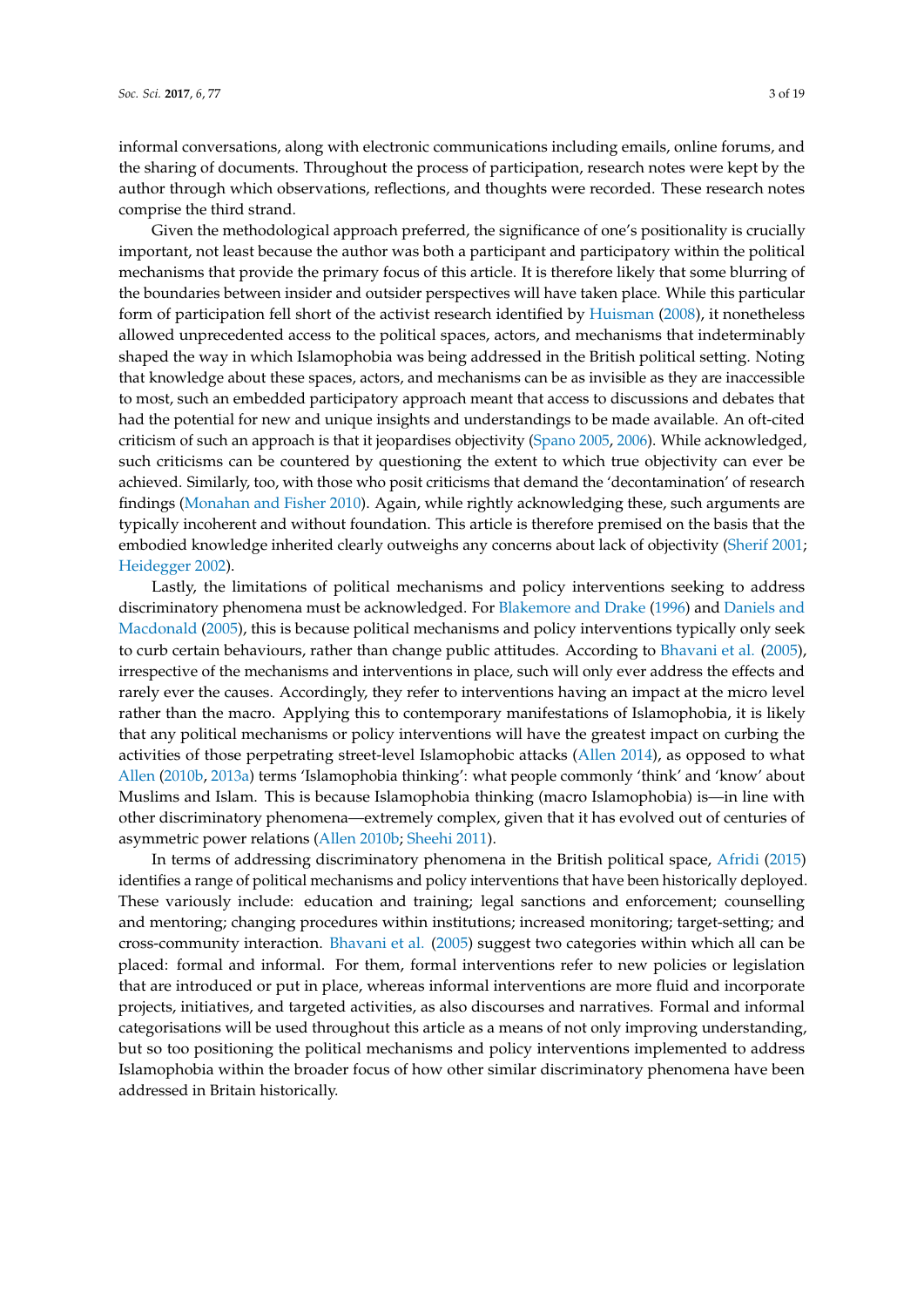# **3. Context and Findings**

#### *3.1. Framing Islamophobia*

As noted previously, Islamophobia was first afforded recognition in the British political space following the publication of the CBMI's 1997 report. The first time Islamophobia had been defined, the CBMI simplistically described it as a shorthand way of referring to "the dread or hatred of Islam...and, therefore, to fear or dislike all or most Muslims" [\(Commission on British Muslims and Islamophobia](#page-15-0) [1997,](#page-15-0) p. 1). It added that Islamophobia was evident through certain "recurring characteristic(s) of closed views" [\(Commission on British Muslims and Islamophobia](#page-15-0) [1997,](#page-15-0) p. 1). It illustrated the 'closed views' as being when Muslims and Islam were presented as being an enemy, as violent, aggressive, unchanging, threatening, separate, or 'Other', among others [\(Commission on British Muslims and](#page-15-0) [Islamophobia](#page-15-0) [1997\)](#page-15-0). For [Allen](#page-14-0) [\(2010b\)](#page-14-0), this was too simplistic because if the 'closed views' were seen to be illustrative of Islamophobia, so any corresponding 'open views'—as set out in the CBMI report as a more balanced and 'rational' approach to presenting Muslims and Islam—had to necessarily be seen to be illustrative of 'Islamophilia'. As he concludes, not only might a blanket Islamophilia be as unwelcome and unhelpful as an Islamophobia equivalent, but so too might the focus on a starkly binary approach have the potential for everything about Muslims, Islam, and Islamophobia to be simplistically seen in terms of black or white, good or bad, and so on. As [Allen](#page-14-0) [\(2010b\)](#page-14-0) rightly notes, the black or white has the potential to negate the 'grey', where the greatest complexity and most challenging questions relating to discriminatory phenomena typically reside.

[Allen](#page-14-0) [\(2010b\)](#page-14-0) cites the CBMI's overly-simplistic approach as one of the main reasons why Islamophobia failed to be taken seriously—and subsequently addressed—in the British political space. To explain this, he refers to the 'race relations problematic' [\(Hall](#page-16-4) [1979\)](#page-16-4) and the challenge to convince those with political influence and power of the importance, and subsequent need to address, discriminatory phenomena. As Hall puts it, if they remain unconvinced, then it is likely that the only interventions that will emerge will be phoney and patronising and at the expense of those most likely to encounter the more tangible realities of prejudice, discrimination, bigotry, and hate. As [Hall](#page-16-4) [\(1979\)](#page-16-4) goes on, this detrimentally impacts those lobbying for interventions to address discriminatory phenomena, in that they typically resort to naïve arguments about just 'how bad' discriminatory phenomena are thereby overlooking the far more harsher realities. Some point to the CBMI in this respect, highlighting how it not only failed to effectively communicate the reality and seriousness of Islamophobia, but so too provide appropriate supporting evidence [\(Halliday](#page-16-5) [2002\)](#page-16-5).

Scholarly studies have now shifted away from such overly-simplistic approaches to conceiving Islamophobia. While some contestation is ongoing, the direction of travel is captured by those such as [Klug](#page-16-6) [\(2012\)](#page-16-6), who argues that Islamophobia has 'come of age' and [Moosavi](#page-16-7) [\(2014\)](#page-16-7) who argues that it is pointless to continually contest whether islamophobia exists. Further evidence of this scholarly shift is evident in a growing number of studies including those by [Allen](#page-14-0) [\(2010b\)](#page-14-0), [Sheehi](#page-17-5) [\(2011\)](#page-17-5), [Lean](#page-16-8) [\(2012\)](#page-16-8), [Taras](#page-17-6) [\(2012\)](#page-17-6) and [Carr](#page-15-10) [\(2016\)](#page-15-10), each of whom develop thinking beyond the simple and literal in order to provide a more critical and informed analysis. An example of this can be found in the work of [Allen](#page-14-0) [\(2010b\)](#page-14-0) and [Sheehi](#page-17-5) [\(2011\)](#page-17-5), who both argue that Islamophobia functions as an ideology; one that is embedded in a vast array of individual, communal, social, and global patterns of thoughts and meanings that inform what is routinely accepted as being known and understood about Muslims and Islam. As such, it is akin to the macro forms of discriminatory phenomena referred to previously. [Allen](#page-14-0) [\(2010b\)](#page-14-0) describes these as the 'normative truths' of Islamophobia and can be best illustrated through considering manifestations of Islamophobia that involve threat or subjection to violence. Noting that [Githens-Mazer and Lambert](#page-16-9) [\(2010\)](#page-16-9) and [Moosavi](#page-16-10) [\(2015\)](#page-16-10) rightly stress that such manifestations are relatively rare, when such manifestations do occur, [Allen](#page-14-0) [\(2010b\)](#page-14-0) argues that it is likely the perpetrator will asymmetrically deploy the normative truths as a means through which to motivate, rationalise, or justify. In this respect, the macro (cause) can be seen to act as the catalyst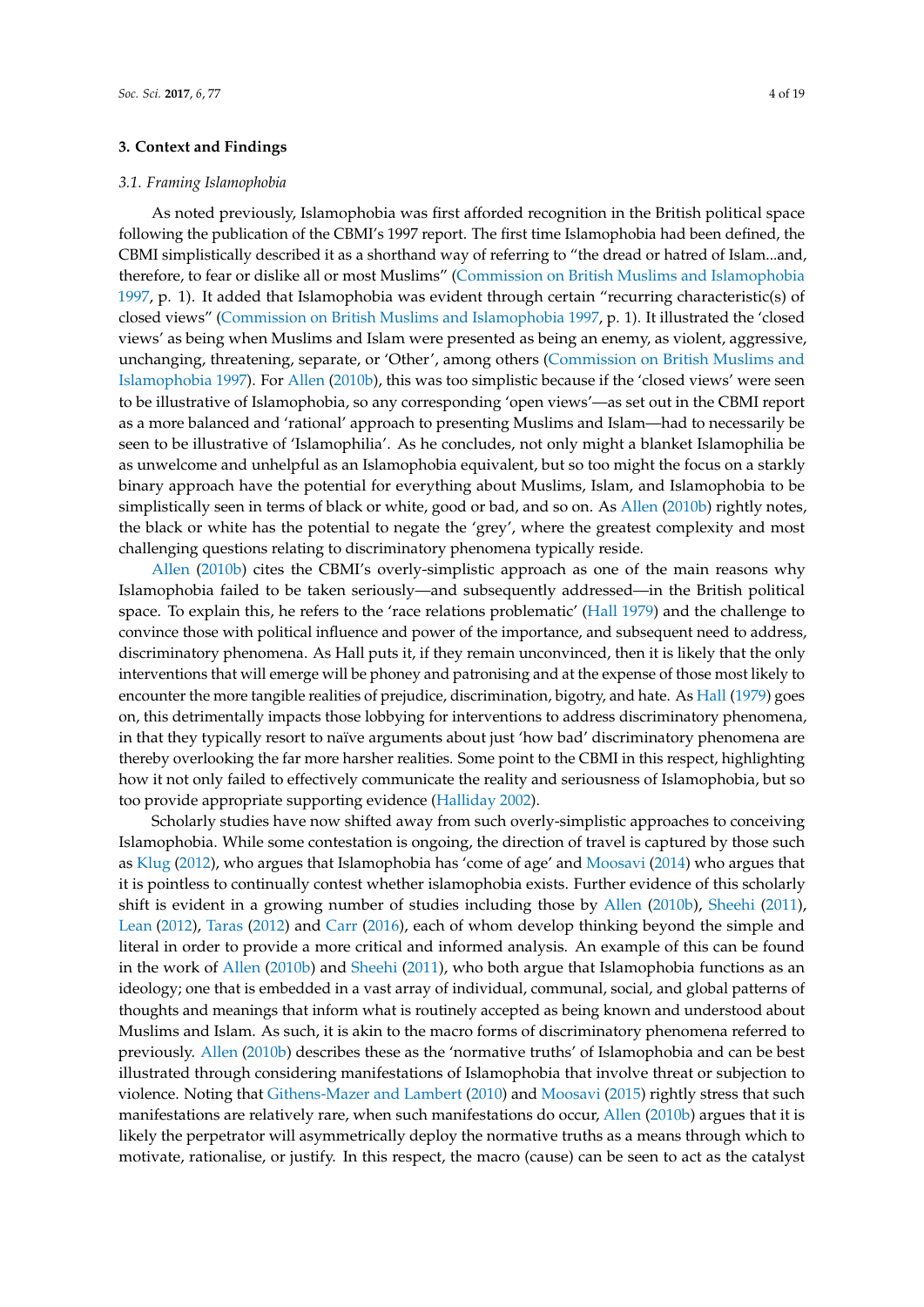for the micro (effect): the normative truths thereby not only inform thinking, but more importantly, catalyse and subsequently rationalise the perpetration and subsequent manifested act of Islamophobia.

However, such understandings are somewhat removed from how Islamophobia tends to be understood in the political and public spaces, where it continues to be simplistically defined, vaguely conceived, and routinely contested. While some such as [Vakil](#page-17-7) [\(2010\)](#page-17-7) argues for a complete suspension of any engagement with Islamophobia, in doing so, he miscasts the issue. Despite Islamophobia continuing to be simplistically conceived and failing to be afforded any appropriate political recognition, it has nonetheless been established in the contemporary lexicon through having had considerable investment from both critics and advocates alike. While problematic, it is within this context that the Coalition government both understood and subsequently sought to address Islamophobia. From the outset, it must be stressed that the Coalition's approach had no clear definition or conception of Islamophobia upon which it was founded. At best, its understanding of Islamophobia was vague and lacking clarity. Consequently, a similar approach is adopted here, whereby no preference is shown towards any single definition. This necessarily prompts three points of clarification. First, Islamophobia in the context of this article is understood to be akin to other discriminatory phenomena for instance racism or homophobia. Second, it is extremely rare for discriminatory phenomena to be singularly or universally defined, and so Islamophobia is far from exceptional in this respect. Finally, while the focus here is on the political and policy, scholarly studies are employed where appropriate to frame and inform the thinking and arguments put forward.

#### *3.2. Religious Discrimination, Islamophobia and New Labour*

Prior to the CBMI's 1997 report, there was scant recognition of any form of religiously motivated discrimination in the British setting [\(Allen](#page-15-11) [2013b\)](#page-15-11). While [McLoughlin](#page-16-11) [\(2010\)](#page-16-11) notes political recognition first emerged in the mid-1980s, [Cooper](#page-15-12) [\(2004\)](#page-15-12) is right to balance this by stressing how this recognition was largely confined to Britain's left-leaning urban conurbations. At the national level, recognition was first evident in the aftermath of the Satanic Verses affair in 1989 when a number of Muslim organisations began to call for legislation to make religious discrimination unlawful [\(Weller](#page-18-1) [2006\)](#page-18-1). Supported by the Commission for Racial Equality (CRE), the UK Action Committee on Islamic Affairs (UKACIA) was the first to propose specific interventions via its 1993 report, *Muslims and the Law in Multi-Faith Britain: the Need for Reform*. Citing Britain's 1975 White Paper on racial discrimination, UKACIA suggested it provide a suitable template for similar legislation to protect religious communities and individuals [\(Allen](#page-15-11) [2013b\)](#page-15-11). While Islamophobia was still to be named, things changed in 1994 with the publication of a report by the [Runnymede Commission on Anti-Semitism](#page-17-8) [\(1994\)](#page-17-8). Setting out evidence to suggest that religiously-motivated hate was transforming, the report not only expressed concern about how Muslims and Islam were being increasingly targeted, but so too did they boldly decide to name it as Islamophobia.

Resultantly, the CBMI was established and its report was published in 1997 to coincide with the election of the New Labour government. As Weller put it, this "moved the terms of the debate quite significantly...(introducing) into public discourse the notion that, alongside shared dynamics of discriminatory experience, there may also be particularities of Muslim experience signalled by the word 'Islamophobia'" [\(Weller](#page-18-1) [2006,](#page-18-1) p. 306). Calling for 'decisive action', the CBMI proposed 60 wide-reaching interventions. However, as [Allen](#page-14-0) [\(2010b\)](#page-14-0) notes, given the reluctance of New Labour to adopt many of the recommendations, so the decisive action called for failed to materialise. Nonetheless, New Labour was quick to acknowledge religion and markers of religiosity in terms of formal policy interventions. Quickly introducing the Human Rights Act 1998—formally establishing the right to freedom of religion or belief in the British constitution—New Labour also commissioned research into religious discrimination soon after. In the ensuing report, *Religious Discrimination in England and Wales* [\(Weller et al.](#page-18-2) [2001\)](#page-18-2) it was shown that a majority of those Muslims engaged in the research felt that discrimination against them was on the rise. While so, the report was criticised for failing to name this particularistic manifestation of discrimination as Islamophobia [\(Weller](#page-18-1) [2006\)](#page-18-1). Recommending that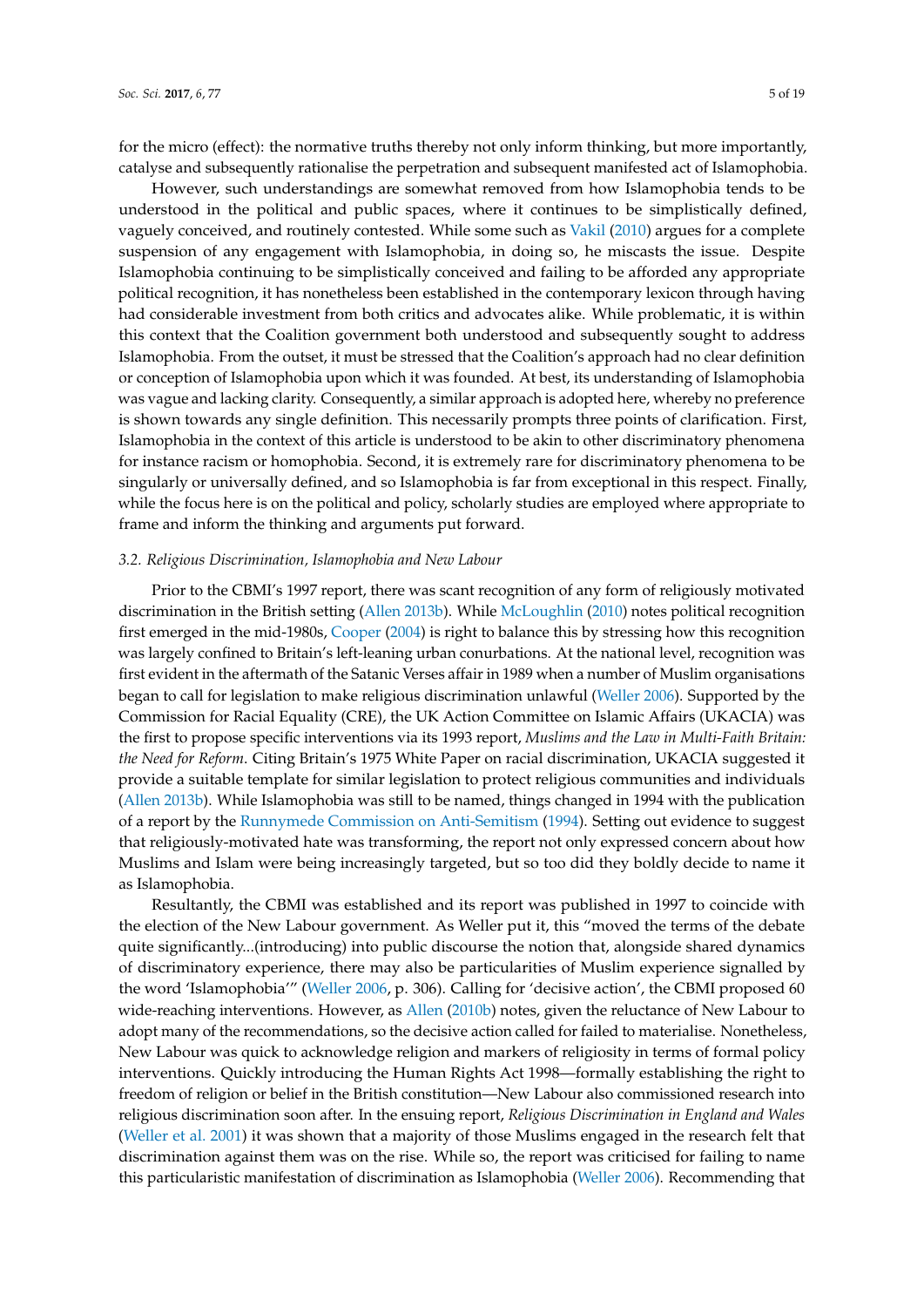existing race relations legislation be extended, further research was commissioned which explored the legal aspects of doing so [\(Hepple and Choudhary](#page-16-12) [2001\)](#page-16-12). While acquiring suitable evidence, New Labour always appeared reluctant to recognise Islamophobia as a particularistic phenomenon. This was apparent in the wake of 9/11, when, despite a backlash against Muslims being evident [\(Allen and](#page-14-3) [Nielsen](#page-14-3) [2002\)](#page-14-3), it preferred not to attribute it with any specific name. It was somewhat anomalous then when John Denham, a New Labour minister at the time, spoke of Islamophobia being a cancer-like phenomenon [\(Allen](#page-15-1) [2013c\)](#page-15-1).

In fact, New Labour rarely referred to Islamophobia during its 13 years of government from 1997 to 2010. Of the few times it did, some useful insights can be drawn about how other discourses about Muslims and Islam framed understanding. In 2010, the then Prime Minister Gordon Brown said during an interview with the *Muslim News* that if his party were to win the forthcoming general election, it was committed to doing more to address Islamophobia [\(Allen](#page-14-0) [2010b\)](#page-14-0). While so, the interview was about the need to strengthen counter-terror legislation and so the offer to do more to address Islamophobia appeared to be little more than a mere 'bargaining chip' that sought to co-opt Muslims and their communities into endorsing and supporting policies that continued to unduly target them [\(Khan](#page-16-13) [2009;](#page-16-13) [Kundnani](#page-16-14) [2015\)](#page-16-14). In fact, many of New Labour's political discourses about Muslims or Islam were unquestionably framed within policies relating to security, counter-terror, and Islamist extremism. The same was also true regarding political and policy interventions. So, when legislation was introduced to protect against assault or abuse on the basis of religion, it was included as part of the Anti-Terrorism, Crime & Security Act 2001. Across its 13 years of government, New Labour's discourses routinely and repeatedly co-joined the discrimination faced by Muslims with counter-terror, security, and extremism. As numerous studies state, this was problematic in that it reinforced many of the public's fears and anxieties about Muslims and Islam [\(Briggs et al.](#page-15-13) [2006;](#page-15-13) [Spalek and McDonald](#page-17-9) [2009;](#page-17-9) [Allen](#page-15-1) [2013c;](#page-15-1) [Kundnani](#page-16-14) [2015\)](#page-16-14). Consequently, it is possible that the 'normative truths' were somewhat more reinforced than refuted under New Labour.

However, it must be noted that New Labour did introduce formal equality-type interventions that extended existing protections against discrimination on the basis of 'race', ethnicity, gender, and disability to those relating to age, sexual orientation, and religion or belief. Incorporated within the Equality Act 2006, and further strengthened by the Equality Act 2010, Riddell and Watson argue that this brought about "radical change" [\(Riddell and Watson](#page-17-10) [2011,](#page-17-10) p. 191). In addition, the 2006 Act also necessitated the creation of the Equality and Human Rights Commission (EHRC), a public body required to promote and enforce equality and non-discrimination laws in England, Scotland and Wales. As with Weller's research previously [\(Weller](#page-18-1) [2006\)](#page-18-1), the EHRC was also criticised for failing to recognise a particularistic Islamophobia [\(Allen](#page-15-1) [2013c\)](#page-15-1). In the ensuing years, little has changed, with Islamophobia continuing to receive scant attention [\(Woodhead](#page-18-3) [2010\)](#page-18-3). An example of this can be seen in the EHRC's reluctance to disaggregate cases of discrimination reported to it on the basis of religion or belief in the same way it does in relation to 'race' and ethnicity. Not only does this contribute towards a general lack of clarity about the true scale and prevalence of Islamophobia [\(Hargreaves](#page-16-0) [2014\)](#page-16-0), but so too does it suggest that not all discriminatory phenomena have been similarly and equitably responded to in terms of the historical and contemporary British settings.

#### *3.3. The Coalition's Approaches to Addressing Islamophobia*

If a particularistic Islamophobia was unacknowledged by New Labour, the same cannot be said of the Coalition government that followed. Soon after winning the 2010 general election and having declared itself to be a government that 'did god' [\(Watt](#page-17-11) [2010\)](#page-17-11)—a statement that sought to deliberately demarcate it from New Labour's 'we don't do god' approach [\(Allen](#page-15-14) [2011c\)](#page-15-14)—Warsi's 'dinner-table test' speech was seen as a signal of intent. Stating that ordinary British people were increasingly comfortable saying things about Muslims and Islam they would feel uncomfortable saying about other religions and their communities, Warsi's Islamophobia was undoubtedly particularistic. Targeting the middle classes via the 'dinner-table' reference, Warsi lambasted them for having historically been the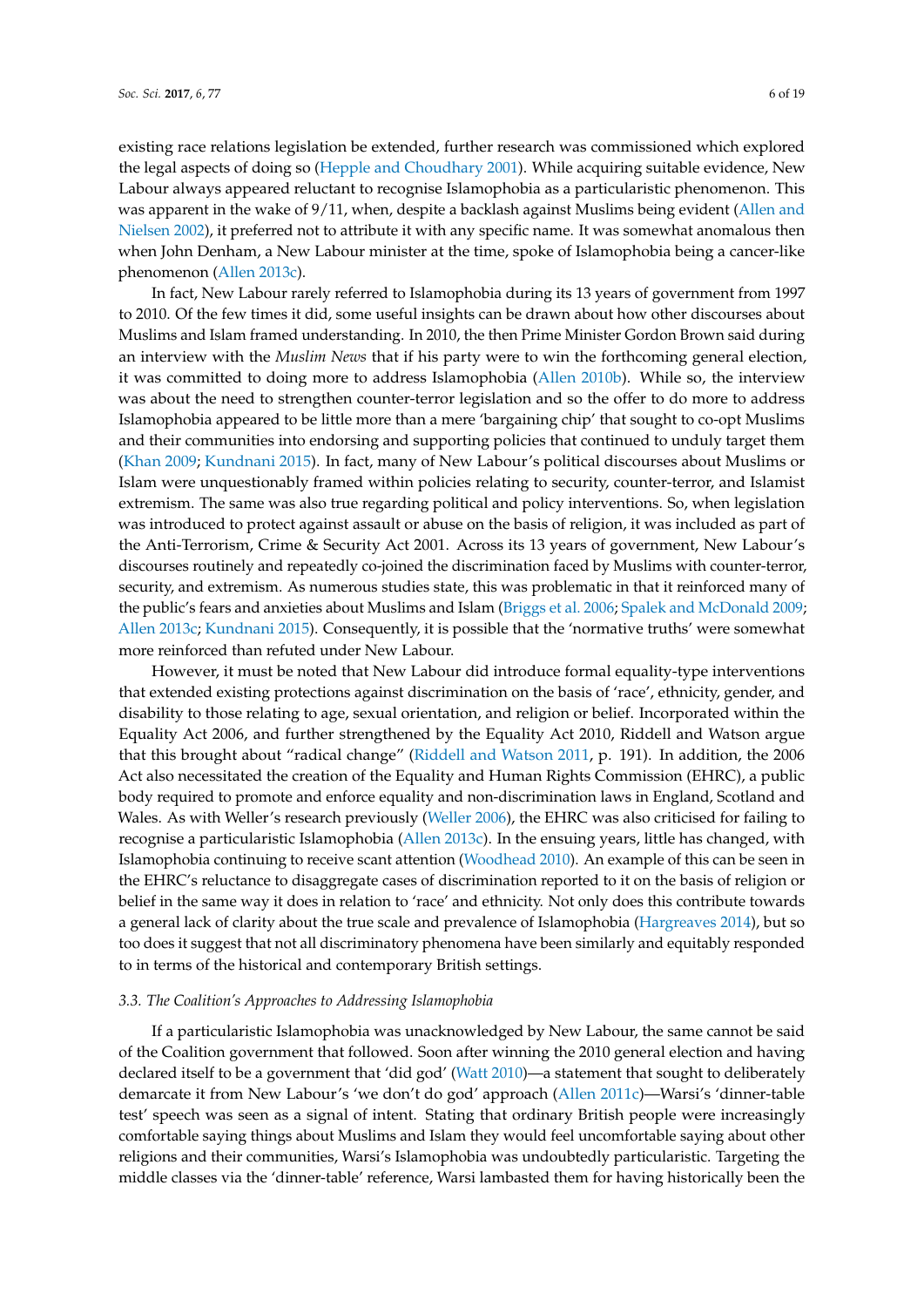very same people for whom challenging racism and other forms of discrimination would have been the norm. For her, nowadays they were the ones normalising Islamophobia. Unsurprisingly, Warsi's speech was roundly criticized. Rod Liddle in the *Spectator* for example, described Warsi's speech as "the most intellectually muddled and facile speech I think I have ever read from a senior politician" [\(Liddle](#page-16-15) [2011\)](#page-16-15). Maybe aggrieved that he was singled out by Warsi, Liddle reaffirmed why he believed that being Islamophobic was common-sense: "There are gradations of spite, violence, persecution and insecurity within Islam: but what there always is, beyond all doubt, is spite, violence, persecution and insecurity" [\(Liddle](#page-16-15) [2011\)](#page-16-15).

Nonetheless, Warsi's prioritising of Islamophobia garnered immediate traction, prompting the Coalition to back the creation of the APPG on Islamophobia, while also establishing the Cross-Government Working Group on Anti-Muslim Hatred. This approach was not without precedent, as a similar approach had been successfully used by New Labour as regards Antisemitism a decade or so beforehand [\(Allen](#page-15-1) [2013c\)](#page-15-1). The use of different descriptors for each offers an interesting insight into the ongoing contestation of Islamophobia in the political spaces, as also the Coalition's lack of clarity. From speaking to key political actors, the decision to use 'Anti-Muslim Hate', rather than 'Islamophobia' for the Working Group, was in response to a report by the Quilliam Foundation. A Muslim-led counter-extremism organisation, Quilliam claimed that Islamophobia had been exploited by 'Islamists and Wahhabis', and so if politicians used the term, it would hand a "propaganda coup" to the Islamists [\(Readings et al.](#page-17-12) [2011,](#page-17-12) p. 14). While lacking evidence to support such claims, it is interesting that political actors would openly state that Islamophobia was a term they could not endorse. By the end of the Coalition's five years in government, however, political actors were again using the term, thereby rendering Quilliam's unsubstantiated claims somewhat invalid. It is worth noting that scholarly evidence has never substantiated Quilliam's claims.

#### 3.3.1. The APPG on Islamophobia

Despite being launched after the Coalition won the 2010 general election, it is likely the APPG would have been established whoever had won, as political support had been agreed at a closed parliamentary meeting in March the same year [\(Allen](#page-15-1) [2013c\)](#page-15-1). As informal cross-party groups, APPGs have neither official status within Parliament, nor any formal endorsement from the government at the time [\(Parliament UK](#page-17-13) [2010\)](#page-17-13). Consequently, the APPG's association with the Coalition was rather more consequential. Nonetheless, the Coalition supported the APPG and had one of its politicians—Conservative Member of Parliament (MP), Kris Hopkins—appointed as Chair. Launched in November 2010, the APPG's remit was to investigate the forms, manifestations, and extent of discrimination against Muslims in today's Britain; review the effectiveness of relevant legislation; review existing mechanisms for recording anti-Muslim hate crimes; and investigate the role of the media in fostering intolerance towards Muslims. Investigative, rather than implementative, it was necessary for a concurrent mechanism—namely the Working Group—to be established through which any ensuing recommendations could be duly considered and subsequently implemented.

Despite being described by as 'a momentous occasion' by Hopkins at the launch [\(Allen](#page-15-15) [2011a\)](#page-15-15) the APPG was soon dogged by controversy. Having appointed iENGAGE—a London-based Muslim organisation sometimes that was also sometimes referred to as ENGAGE—as Secretariat, a number of the APPG's members resigned in protest including the Chair and Vice-Chair, Lord Janner of Braunstone [\(Gilligan](#page-16-16) [2011\)](#page-16-16). These were prompted by allegations in the media that individuals associated to iENGAGE were known to be 'Islamist sympathisers'. From the subsequent investigation into the controversy commissioned by the APPG [\(Allen](#page-15-15) [2011a\)](#page-15-15), the situation prompted the remaining members to argue that if iENGAGE did not resign, then it should be forced to do so, neither of which happened. Instead, what ensued was a highly polemical and damaging series of 'tit-for-tat' exchanges involving various individuals associated with iENGAGE and its critics in the media and online. Aside from the polemics, some questions about iENGAGE's suitability in terms of its expertise and capacity were justified. However, there is little doubt that these tangible concerns became subsumed in what became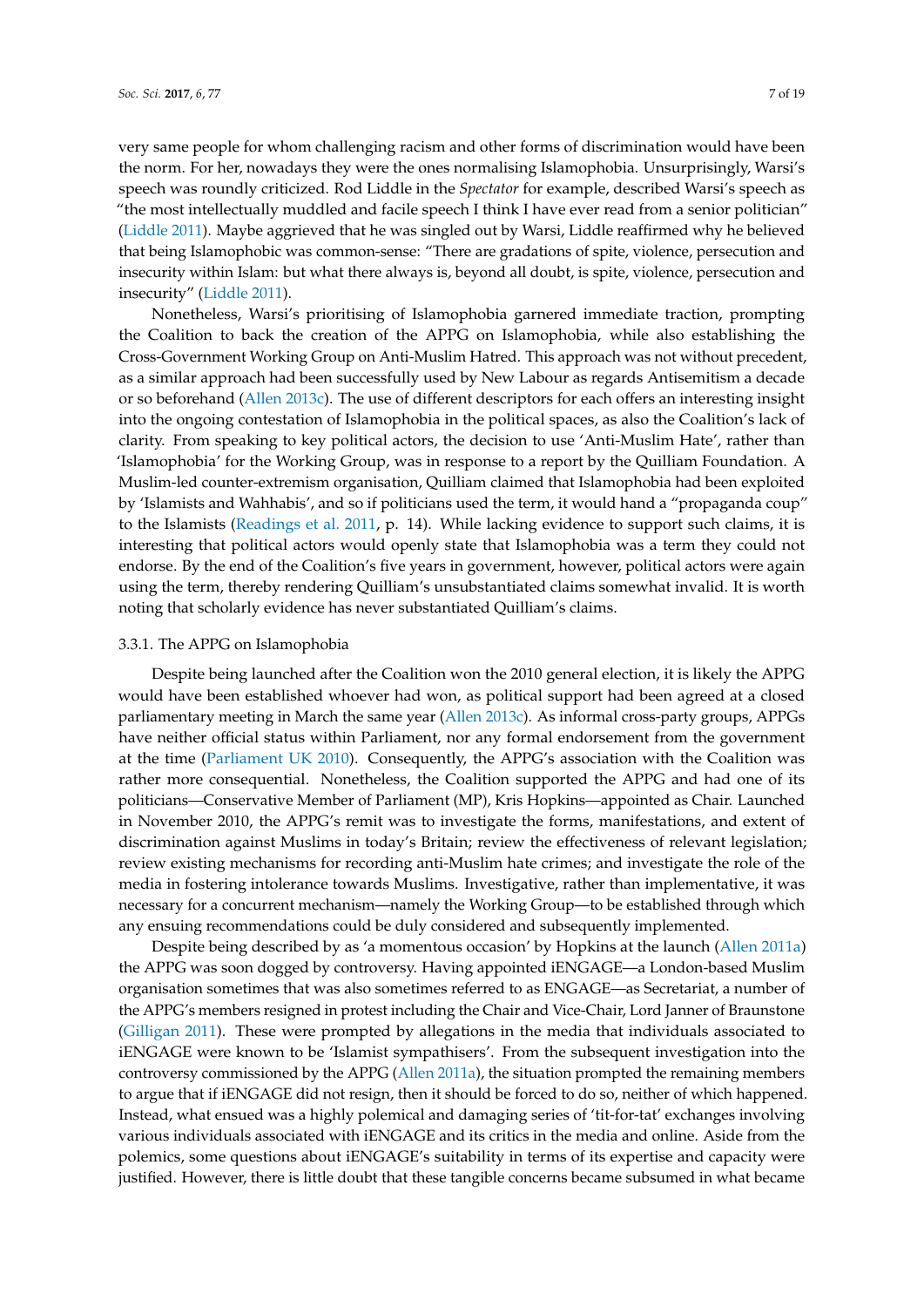an increasingly acrimonious and public 'trial by blog', damaging the credibility of the APPG, as well as the political agenda to address Islamophobia [\(Allen](#page-15-15) [2011a\)](#page-15-15). Culminating in a vote by the APPG's members, iENGAGE were eventually removed as Secretariat almost a year after the controversy began.

Subsequently relaunched in November 2011, the APPG once again mustered tentative cross-party support [\(Bright](#page-15-16) [2011\)](#page-15-16). This, time however, there was very little apparent leadership or strategy. From discussions with two political actors involved in the APPG, both attribute this to the decision not to appoint an external Secretariat. Instead, Secretariat responsibilities were given to the private staff of the APPG Co-Chair, who at the time was Simon Hughes (former Deputy Leader of the Liberal-Democrats and MP for Bermondsey and Old Southwark). Why and who made this decision remains unclear and so requires further consideration. This includes questioning the extent to which the Co-Chairs felt that there were no suitable candidates for the Secretariat role. While so, it is unlikely that this would have been the case. At the closed Parliamentary meeting in March 2010, a broad coalition of partners came together to lobby for the APPG, including organisations such as the Runnymede Trust, representatives from academic institutions including the universities of Birmingham and Exeter, and various Muslim organisations that had greater reach, longer histories, and more appropriate expertise than iENGAGE. From documents seen, iENGAGE seem to have begun to lobby individual political actors sometime after the initial meeting, although the precise justification for this remains unknown. Nonetheless, as the March 2010 meeting illustrates, there were various options available to the Co-Chairs as regards those suitable for appointment as Secretariat.

Maybe other factors were at play, not least the problems that might have been attributed to 'Muslim-ness' or Muslim identity. As [Allen](#page-14-0) [\(2010b\)](#page-14-0) notes, there is a tendency for Islamophobia to be seen to be both the problem and preserve of Muslims. Might this have been why it was Warsi—a political actor at the time who identified as Muslim—who was required to publicly recognise the need to address Islamophobia? As Allen explains, while Islamophobia directly and discriminatorily targets Muslims for being 'Muslim', so too is Islamophobia routinely seen to be the fault of Muslims because of their actions, beliefs, and so on. This results in many suggesting that only Muslims can 'solve' the issue of Islamophobia, something that can be inappropriately and unhelpfully reduced to discourses that infer Muslims need to be 'less Muslim' [\(Allen](#page-14-0) [2010b\)](#page-14-0). If so, then might the Co-Chairs have thought that only Muslims or a Muslim organisation for instance could have been appointed as Secretariat? Albeit speculative, if Muslim identities were seen to be inherently problematic, and therefore likely to attract similarly adverse levels of scrutiny and criticism as iENGAGE did previously, might this have been what one political actor candidly meant when suggesting that the decision not to appoint a Muslim organisation as Secretariat was the "safer option"?

Despite having categorically achieved little, the APPG was once more relaunched in May 2013 [\(Allen](#page-15-11) [2013b\)](#page-15-11) and showed little sign of improving its leadership and strategy. Consequently, its activities became increasingly sporadic and lacking coherence. On reflection, it is difficult to find any evidence that the APPG ever overcame the initial obstacles it encountered with iENGAGE. This would seem to have been further compounded by the subsequent decision to appoint private secretaries as Secretariat who—like iENGAGE before them—neither had the expertise nor capacity demanded of them. This can be illustrated by a conversation with one of the private secretaries that were afforded Secretariat responsibilities. When asked why the APPG had failed to produce any briefings or minutes from its different meetings as per other APPGs, they explained that this was because the private secretaries had completely overlooked the need to record the oral evidence that had been presented during meetings, or collect the accompanying written evidence. The complete void of outputs from the APPG is therefore unsurprising, as there would appear to be no known records for many of its earliest hearings and activities.

## 3.3.2. The Cross-Government Working Group on Anti-Muslim Hate

The Working Group was launched in January 2012 and, as noted previously, was established to work collaboratively with the APPG. Comprising independent members that included representatives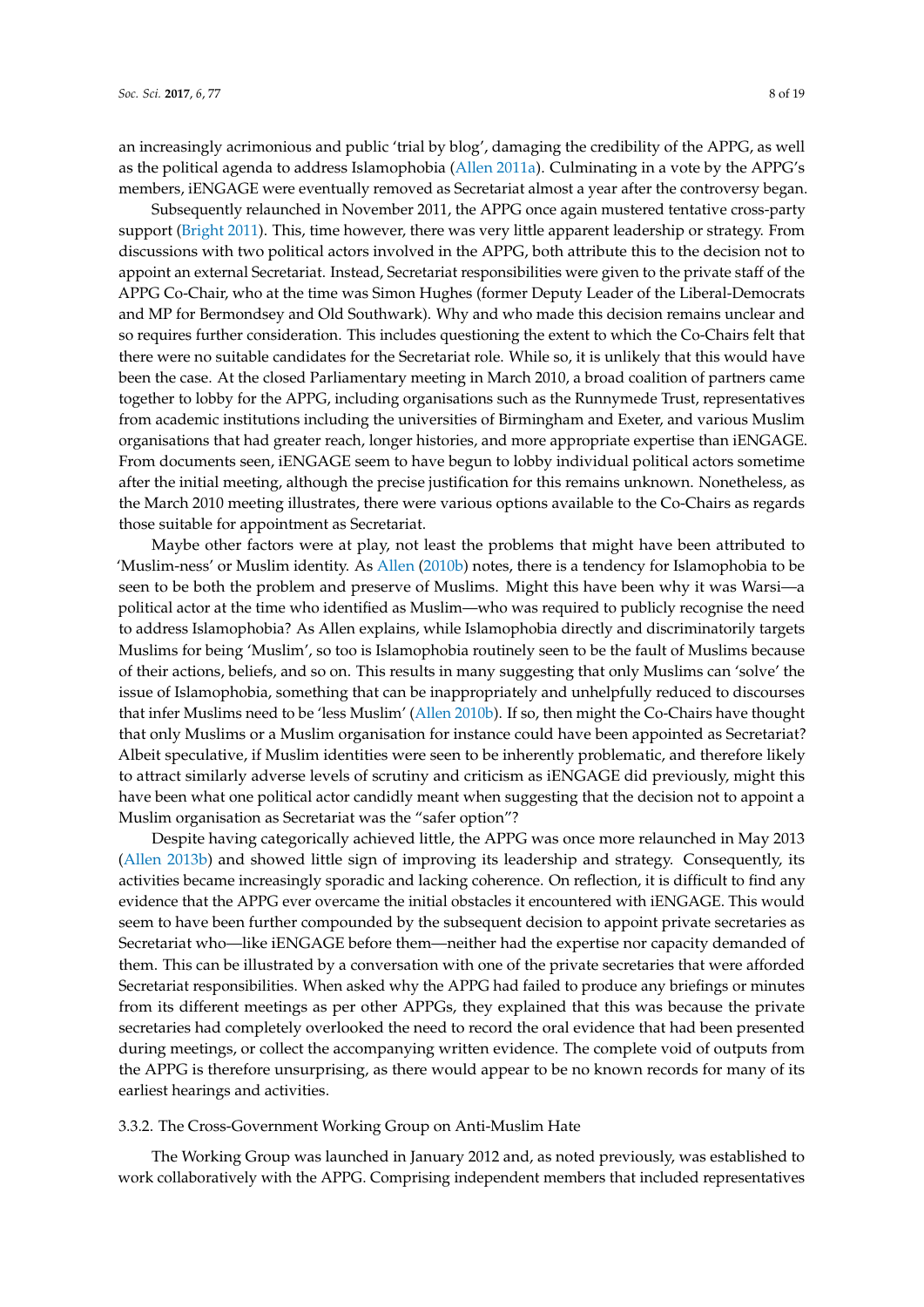of Muslim organisations and non-Muslim civil society organisations, alongside imams and academics, all were deemed to have been identified on the basis of their relevant expertise. Housed in the Department for Communities and Local Government (DCLG), the Working Group also included representatives from all governmental departments, the Association of Chief Police Officers, and the private secretaries of individual politicians who held a particular interest in the matter being considered. While never being formally ratified, the terms of reference initially circulated stated that the Working Group would do the following: work with key partners and government departments to make recommendations for government and others to reduce Islamophobia; respond to local or international events; review trends in anti-Muslim sentiment and hatred; increase and improve the reporting and recording of Islamophobia; and report progress to Parliament (Working Group, unpublished). In contrast to the APPG, the Working Group appeared better structured and soon established a work programme that included various sub-groups that reflected individual expertise. Consequently, sub-groups were created that sought to focus on the media, data collection, and research evidence, among others. While each were active, as illustrated by the media sub-group quickly meeting with the Office of Communications (the UK's communications regulator, OFCOM), the Press Complaints Commission, and the Society of Editors, there was however a clear lack of strategic remit about what the sub-groups were seeking to achieve. Few of those active in the sub-groups were clear about what they were meant to be working towards, whether they should be gathering evidence, facilitating briefings, making recommendations, or something else.

The same was symptomatic of the Working Group more broadly. While some members saw it to be a mechanism through which the Coalition could be held to account over certain issues, this was contested by others. Consequently, the lack of any agreed terms of reference detrimentally impacted on both the Working Group's internal dynamics, as also its external activities. An example of this became evident when only three independent members deemed it appropriate to put their names to a letter to the then Education Minister, Michael Gove, that sought to criticise his response to the Operation Trojan Horse hoax allegations about an 'Islamist takeover' of Birmingham schools [\(Clarke](#page-15-17) [2014\)](#page-15-17). It is worth noting that all allegations relating to a 'takeover' were subsequently refuted. Those who did sign the letter believed at the time that Gove should have been questioned about the allegations. Those who did not were somewhat more reluctant to explain why, with one suggesting that an 'arm's length' approach would be more beneficial to monitor developments. It is worth noting that despite the significance of the enquiries and fallout from the Operation Trojan Horse allegations, the Working Group made no comment whatsoever about it either publicly or privately. The issue of public versus private was another cause of disagreement among the Group's membership. While discussed at length, those members who advocated a public profile argued that doing so would help raise awareness of Islamophobia, attribute the Working Group with greater political influence, and offer a more informed and objective voice to the media, among others. The counter arguments can be captured in the comments of one member who stated that there was no good argument to convince them of "putting my head above the parapet". As they went on to explain, they did not want to become a target for criticism and so preferred to engage with politicians without it being publicly made available. Resultantly, the Working Group not only remained largely invisible inside government due to its reluctance to hold politicians to account, but so too outside of government due to a collective reluctance by members to be held publicly accountable by those they claimed to represent.

Questions also remain unanswered about how and by whom decisions were made in relation to the Working Group. An example of this can be seen in relation to the decision-making process about a piece of research requested by the Working Group. Culminating in submitting a formal research proposal to the DCLG in 2013, a number of the independent members identified the need to establish a comprehensive evidence base relating to Islamophobia in the contemporary British setting, in order to better understand its scale, prevalence, and character. Duly agreed by the DCLG, a decision was taken away from the Working Group meetings to commission an intern from the University of Warwick, with no known expertise or knowledge about Islamophobia or even Muslim communities to undertake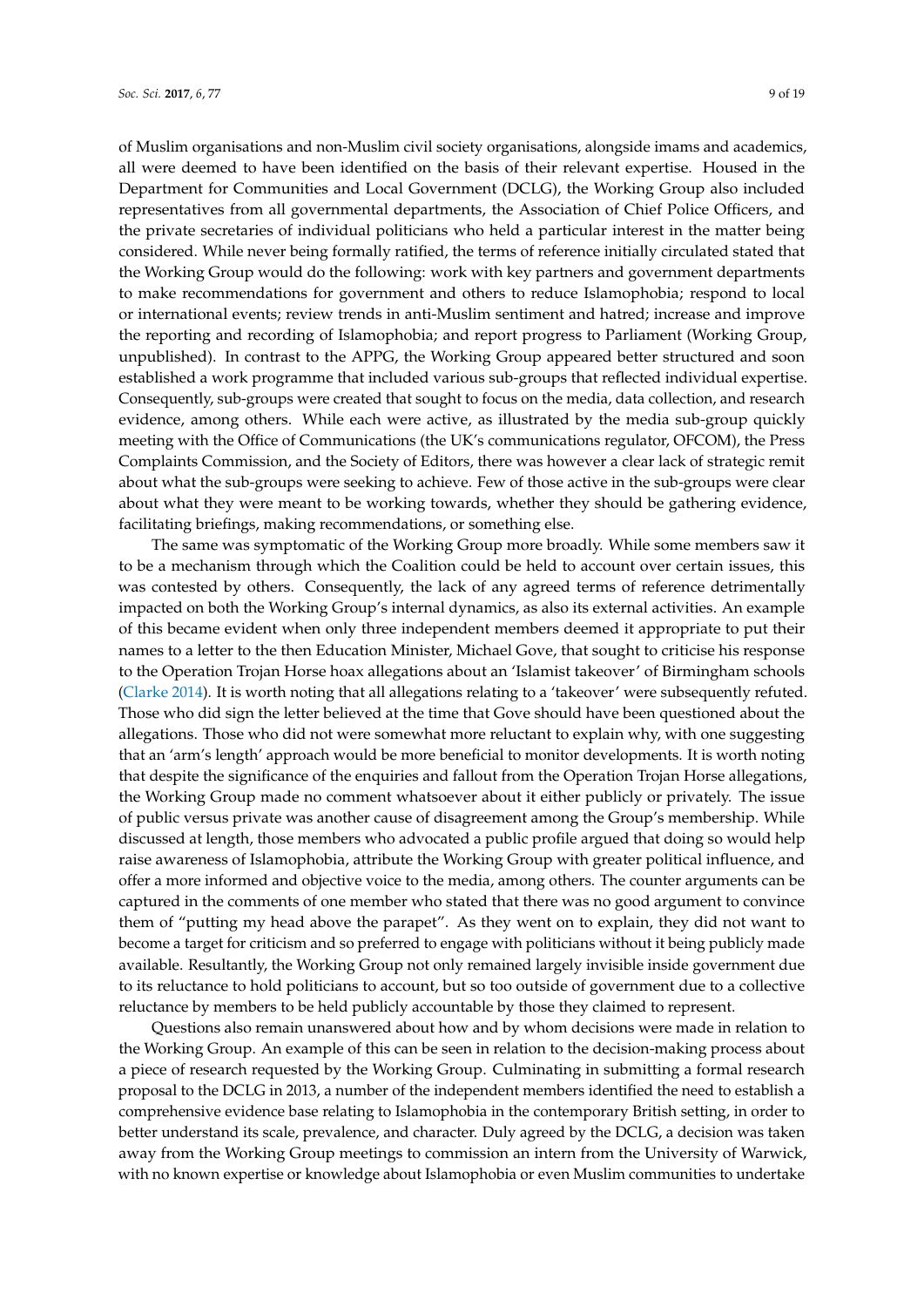the research, in preference of those members who were academics and had appropriate expertise in the field. In spite of protests by a number of the members, the research went ahead and was duly completed and presented to the Working Group in May 2014. Despite unanimous agreement among the membership that the findings should be made publicly available in the form of a report, a further decision was made some weeks later and away from the Working Group to the contrary. To date, the research remains unpublished without any comment or explanation why.

The Working Group encountered other problems also, one of which can be illustrated by focusing on the need to review the evidence relating to the recording of Islamophobic incidents and attacks. Much of this depended on the data to be provided by the recently established Tell MAMA (an acronym for 'measuring anti-Muslim attacks'). Funded by the Coalition, MAMA sought to provide a third-party reporting service for victims and witnesses of Islamophobia to record details and obtain further advice and support where appropriate. Similar to the service provided by the Community Safety Trust (CST) for victims of Antisemitism, the data collected was to be published annually, from which trends and developments could be identified and duly responded to [\(CST](#page-15-18) [2015\)](#page-15-18). The CST has also used this data to lobby politicians, the police, and media, among others. Unlike the CST however, MAMA was publicly scrutinised and subsequently attacked shortly after its launch seemingly giving credence to Warsi's observation that Muslims—including their organisations—are treated quite differently from those associated and affiliated with other religious communities. Indeed, one might question the underlying motivations given that those attacking MAMA were the same individuals that had previously attacked iENGAGE. Noting the APPG's investigation, it observed that these same individuals had historically had an "uneasy relationship with some Muslims, their communities and organisations" [\(Allen](#page-15-15) [2011a,](#page-15-15) p. 42). Regarding the journalist Andrew Gilligan for instance, the report noted how he routinely used the term 'Islamist' as "others might use an insult. Branding an individual, organisation or institution an 'Islamist' or an 'Islamist ally' carries with it a slur on the recipient" [\(Allen](#page-15-15) [2011a,](#page-15-15) p. 44).

MAMA continued to attract criticism. Following the murder of the British serviceman Lee Rigby by two Islamists on the streets of London in May 2013, MAMA's CEO—who was also one of the original independent members of the Working Group—released data to the media in support of claims he made that there had been a dramatic rise in Islamophobic incidents in the immediate aftermath of the killing. Reported widely, MAMA's critics questioned the validity of the data and lodged a formal complaint with the Press Complaints Commission. Subsequently investigated, it ruled that MAMA had indeed exaggerated its claims [\(Gilligan](#page-16-17) [2014\)](#page-16-17). While the investigation was ongoing, however, the Coalition announced that it was to cease funding to MAMA [\(Gilligan](#page-16-18) [2013\)](#page-16-18). While outside the remit of the Working Group, the decision had ramifications nonetheless. Not only did this prompt a resignation from the Working Group, but so too was a decision made that MAMA's data should no longer be used. Given that MAMA's data has since been independently verified by the University of Teeside [\(Copsey et al.](#page-15-19) [2013;](#page-15-19) [Feldman and Littler](#page-16-19) [2014\)](#page-16-19), the decision would appear to have been somewhat premature, given the detrimental impact it had in working towards the better recording and monitoring of Islamophobia for which a sub-group had been established. It also prompts questions about the political influence certain external actors appear to be able to exert as regards Islamophobia, Muslims, and Islam.

In terms of interventions, one might consider the sub-group that worked towards establishing *Srebrenica Genocide Memorial Day.* While the first memorial day was held in 2013, the sub-group responsible for this was quite unlike the others in that it was largely driven by one member who appeared to have been working towards this prior to being appointed to the Working Group. Other 'positive image' interventions were also endorsed by the Working Group and included the *Big Iftar* [\(Department for Communities and Local Government](#page-15-20) [2014\)](#page-15-20), which sought to invite non-Muslims to participate in the traditional meal which signals the end of the fast during the month of Ramadan and *We Remember Too* [\(We Remember Too](#page-17-14) [2013\)](#page-17-14), which raised awareness about Muslims that fought as part of the Allied Forces during World War II. While neither intervention was a direct outcome of the Working Group's activities, they were publicised as tangible 'successes' in later cross-governmental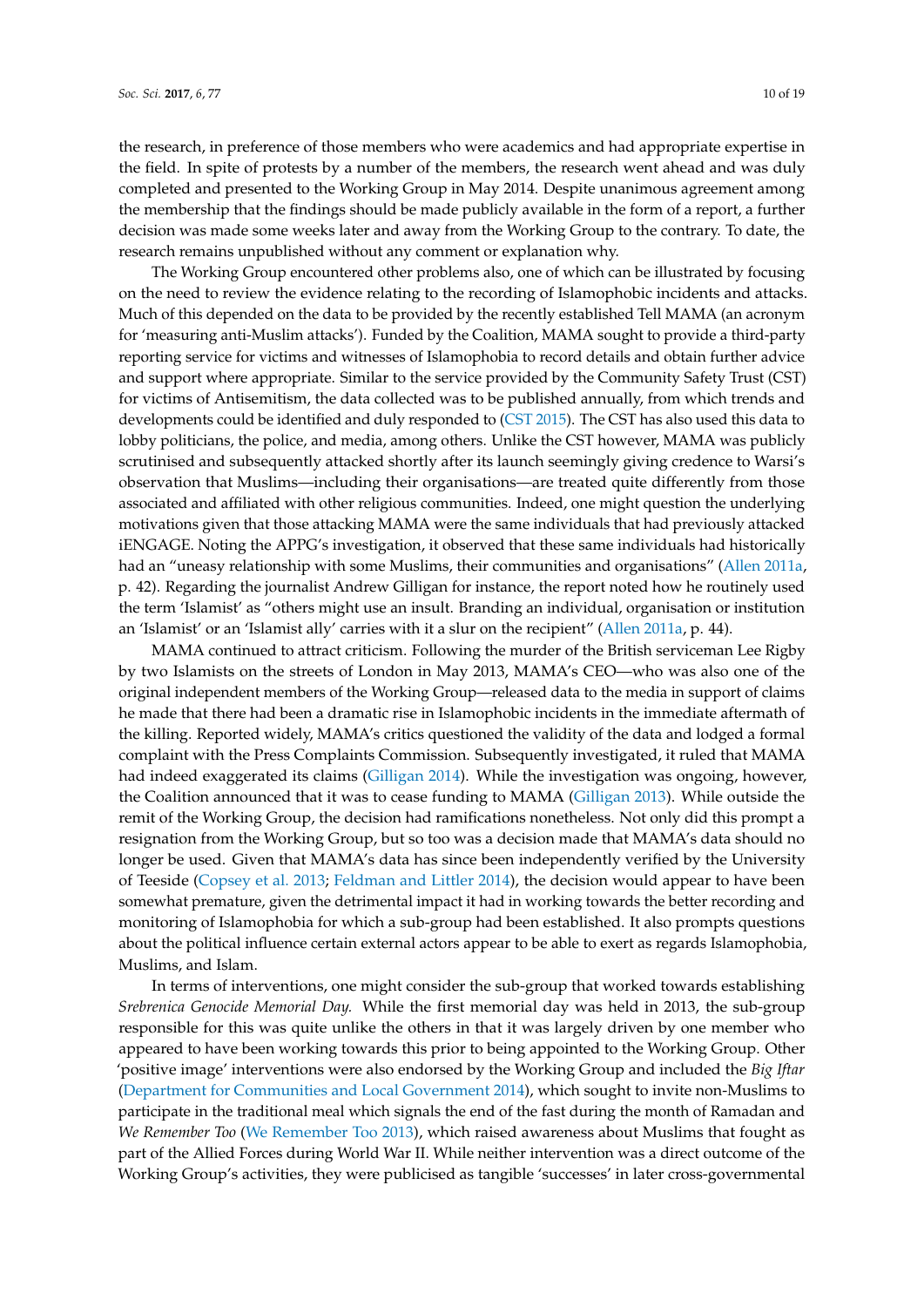communications (DCLG email, unpublished). While contestable, it is the nature of the interventions that can be seen to be most problematic particularly when considered through the lens of Hall's study of anti-racism [\(Hall](#page-16-4) [1979\)](#page-16-4). For him, such interventions tended to be premised on the basis that the substitution of positive images or messages in preference of any negative equivalent would have a beneficial outcome in terms of tackling discrimination, bigotry, and hate. As Hall goes on to explain, however, because these interventions are overly simplistic and lack any intrinsic value, those who receive the positive images typically dismiss them as being phoney and patronising, seeing them as being rather more superficial than meaningful or real. The extent to which *Srebrenica Genocide Memorial Day,* the *Big Iftar*, and *We Remember Too* had any real or tangible impact in addressing Islamophobia must therefore be questioned. Given that these were the only outputs from the Working Group, so it must be concluded that along with the APPG, it too failed to 'get it' in terms of addressing Islamophobia.

# *3.4. Coalition Discourses About Muslims and Islam*

As various studies have shown, political discourses can be utilised as conduits through which unwritten and unofficial policies and policy-thinking are aired, affirmed, reiterated, and reinforced [\(Fischer and Forester](#page-16-20) [1993;](#page-16-20) [Becker et al.](#page-15-21) [2012\)](#page-15-21). Given the marked shift in the Coalition's discourses about Muslims and Islam over its five years in government, so it might be necessary to consider the extent to which this had an impact in terms of addressing Islamophobia. As before, the Coalition's political discourses were initially overwhelmingly positive and acknowledged a particularistic Islamophobia. This changed in the government's latter years, to the extent that its discourses became indistinguishable from its New Labour predecessor. This can be illustrated by the Coalition's 2013 report into extremism [\(Extremism Task Force](#page-16-21) [2013\)](#page-16-21) and has indeed been echoed in recent speeches by the Prime Minister Theresa May, who, in 2013, was Home Secretary and thus had responsibility for tackling extremism. Both then and now, while Islamophobia was specifically referred to as positioned within discourses about counter-terror and extremism: "extremism of all kinds, including the Islamophobia and neo-Nazism espoused by the murderer of Mohammed Saleem to justify his terrorist attacks against mosques in the West Midlands" [\(Extremism Task Force](#page-16-21) [2013,](#page-16-21) p. 1). The similarities between May and Brown's speeches are therefore striking. While the primary focus of their speeches was about the need for additional counter-terror legislation, both included statements about the need to incorporate formal interventions within that legislation to concurrently address Islamophobia. So, while May put forward that the Coalition would require the police to record Islamophobic hate crime in line with Antisemitism [\(McIntyre](#page-16-22) [2015\)](#page-16-22), what became apparent was that in line with its New Labour predecessor, the Coalition's discourses appeared to increasingly conceive Islamophobia as a phenomenon that was rather more symptomatic and consequential of terrorism and extremism than the particularistic discrimination in previously had.

Further similarities between the Coalition and New Labour are also evident. Aside from terrorism and extremism, both government's discourses disproportionately focused on what [Parekh](#page-17-15) [\(2006\)](#page-17-15) refers to as the 'problems' attributed to Muslims and Islam. As regards the Coalition, this included: Jeremy Browne questioning whether the state should protect young Muslim women from having the veil 'imposed' on them in schools [\(Swinford](#page-17-16) [2013\)](#page-17-16); Jeremy Hunt suggesting similar in the health sector and the right of patients to 'see the face' of clinical staff [\(Cooper](#page-15-22) [2013\)](#page-15-22); and Michael Gove appointing Peter Clarke—the former head of Scotland Yard's counter-terrorism command—to investigate the Operation Trojan Horse allegations [\(Peachey](#page-17-17) [2014\)](#page-17-17). It is interesting that the Chief Constable of West Midlands Police condemned the latter as a 'desperately unfortunate appointment', given the message it sent to Muslim communities [\(Pidd and Dodd](#page-17-18) [2014\)](#page-17-18). Similar too with New Labour and the extensive list offered by [Allen](#page-14-0) [\(2010b\)](#page-14-0): John Reid's call for Muslim parents to look out for the 'tell-tale signs' of extremism; ministers at the Department of Education issuing guidelines to universities urging them to 'spy' on Muslim and 'Muslim-looking' students; Ruth Kelly announcing that Muslim organisations needed to do more to defend core British values; and Jack Straw's comments that the niqab was a barrier to integration. For both governments, Muslims and Islam were undeniably seen to be problematic.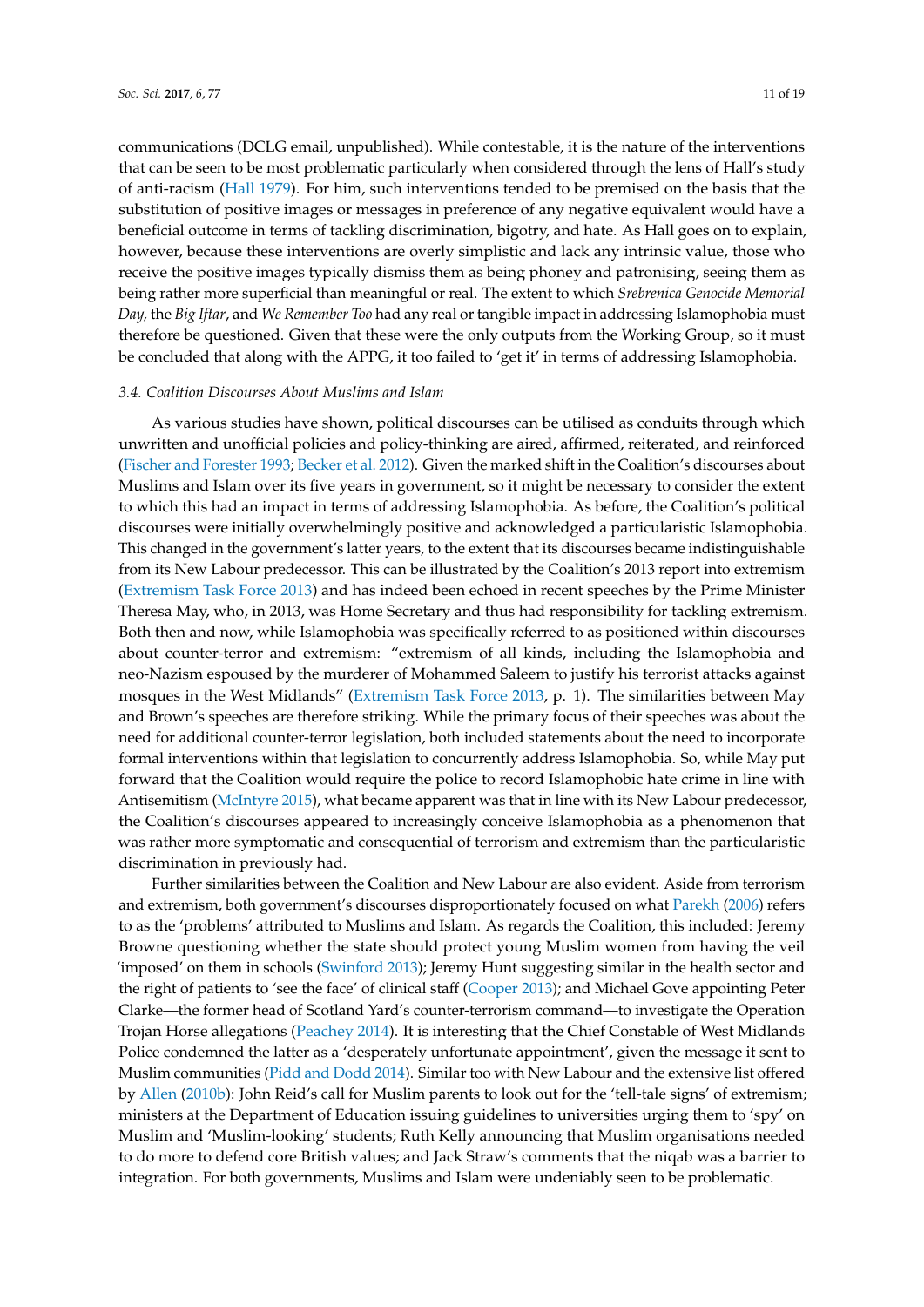As with New Labour, there was resonance between the discourses of the Coalition and some within the far-right milieu [\(Allen](#page-15-9) [2013a\)](#page-15-9). A good illustration of this is Prime Minister David Cameron's 2011 speech in Munich. Declaring the end of British state multiculturalism, Cameron blamed its demise on the threat posed by Islamist extremism [\(New Statesman](#page-17-19) [2011\)](#page-17-19). While Cameron was saying this, a rally was taking place in Luton to celebrate the second anniversary of the English Defence League (EDL), a far-right, counter-jihadi street movement [\(Allen](#page-15-23) [2011b\)](#page-15-23). At the rally, the EDL's leaders delivered speeches that similarly focused on the perceived threat posed to Britain by Islamist extremism. In the media's reporting of the two speeches, not only did the latter gain publicity for resonating with that of the Prime Minister, but so too did it acquire legitimacy. Reiterating Allen, "the messages taken . . . categorically reinforced the idea that Muslims and Islam were something that was causing 'us' problems: a problem that was threatening 'our' culture, 'our' values, 'our' way of life" [\(Allen](#page-14-1) [2010a,](#page-14-1) p. 230). As was shown previously, such discourses not only reinforce pre-existing fears and anxieties about Muslims and Islam, but so too do they place Muslims and their communities under increased pressure, potentially increasing feelings of anger, alienation, and mistrust, while also giving credence to extremist ideologies [\(Briggs et al.](#page-15-13) [2006;](#page-15-13) [Spalek and Lambert](#page-17-20) [2008;](#page-17-20) [Khan](#page-16-13) [2009\)](#page-16-13). If one revisits the notion of 'Islamophobia thinking', it could be argued that the Coalition's latter discourses about Muslims and Islam potentially gave credence to this via the perpetuation of what were previously referred to as normative truths.

### **4. Analysis**

Both commendable and promising, Warsi's speech was without doubt unprecedented. Creating exceedingly high expectations that the Coalition would be the first government in British political history to 'get it' as regards the need to address Islamophobia, quite the opposite was true, in that it comprehensively failed. Putting in place political mechanisms that were both resonant and replicating of the blueprint that had previously been successful in addressing Antisemitism, that same blueprint did not ensure the same successful outcomes regarding Islamophobia. In terms of formal interventions, it could be argued that the Coalition achieved less than its New Labour predecessor, a government that [Allen](#page-15-1) [\(2013c\)](#page-15-1) roundly criticised for its failure to adequately respond and subsequently address Islamophobia. In this respect, New Labour did at least introduce a number of formal interventions that had potential to indirectly address Islamophobia through extending the equalities framework to include protection against discrimination on the basis of religion or belief and the introduction of legislation that made incitement to religious hatred unlawful.

As regards informal interventions, some of the Working Group's independent members were confident that the likes of *Srebrenica Genocide Memorial Day*, the *Big Iftar*, and *We Remember Too* would have a positive impact as regards addressing Islamophobia. However, this remains open to debate as per the reservations expressed previously. At the micro level, the impact of these interventions is likely to have been negligible, not least because informal interventions have been shown to have the greatest impact in addressing discriminatory phenomena at the macro level [\(Bhavani et al.](#page-15-7) [2005\)](#page-15-7). However, even at the macro, the impact of these interventions has to be questioned given the lack of reach each had. Factor in that they were also never formally endorsed by the Coalition government, or indeed either the APPG or Working Group, and that potential appears to be lessened even further, not least through lacking authority and credibility. To recall [Hall](#page-16-4) [\(1979\)](#page-16-4), it is also unknown the extent to which those who did engage and participate in the interventions saw them as being positive and authentic, or as he put it, phoney and patronising.

Having publicly prioritised the need to address Islamophobia, why then did the Coalition government fail? From monitoring and analysing the Coalition's approaches, three broad considerations would appear to be relevant in trying to explain this. The first might be described as being broadly political. Given the Coalition's early discourses, it would seem that the political will to address Islamophobia was evident early on. From participating in both the APPG and Working Group, however, a pertinent observation was that there were a few politicians that were keenly and publicly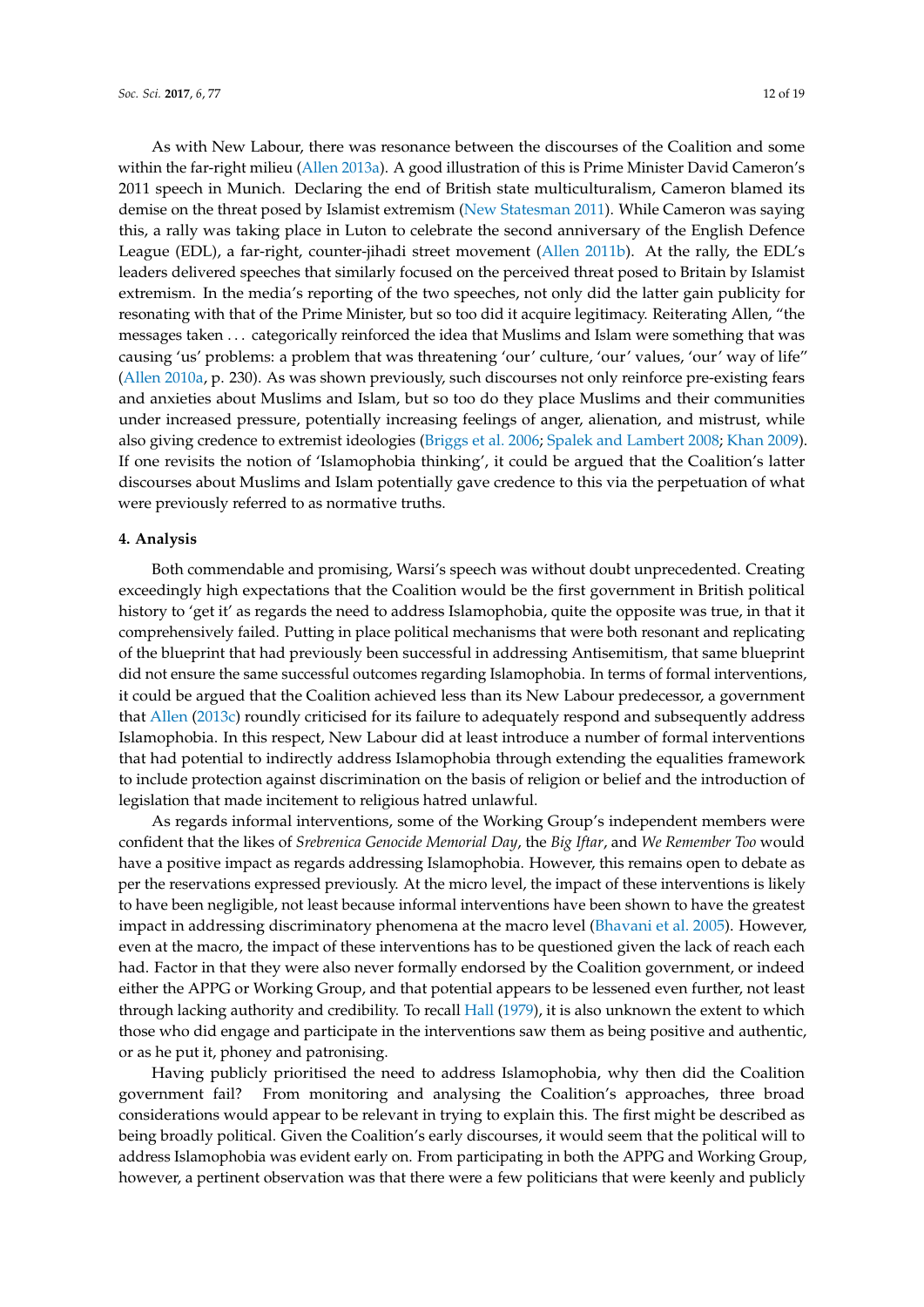supportive of doing so. For the APPG, the driving force was Simon Hughes, and to a lesser degree Jack Straw, who incidentally was not a member of the Coalition government. For the Working Group, the equivalent was Warsi. It must be noted, however, that almost all governmental departments were represented at the Working Group's meetings and so a cross-governmental awareness at least was known to be apparent. The question then is the whether this awareness was ever transformed into the necessary political leadership that Warsi stated was so desperately needed. Little evidence is available to suggest that it did.

To this extent, it is worth considering the Coalition's discourses and whether they reinforced ideological forms of 'Islamophobia thinking', rather than combatted Islamophobia per se. [Bhavani et al.](#page-15-7) [\(2005\)](#page-15-7) offers a useful illustration. Having monitored British political discourses about 'race' and racism, they noted that many political actors routinely deployed discourses that focused on the perceived 'problems of race' as a means of negating or deflecting attention from political discourses that were focusing on the need to address racism and its causes. Something similar might be evident in how the Coalition shifted its political discourse from needing to address Islamophobia to instead needing to address the 'problems' of Muslims and Islam. If so, then might it be necessary to question the authenticity of the Coalition's discourses and seeming commitment to addressing Islamophobia from the outset? Political theory relating to functionalism might offer an insight. In this respect, religion is reduced to the political function performed by the religion, its institutions, communities, and individual actors. Consequently, function is determined and managed within the political spaces by political actors and institutions and not by the religions, their institutions, communities, or individual actors. Resultantly, religion and the religious are not only negated, but so too become secondary to politics and the political. As such, was it possible that the discourses and political mechanisms put in place to address Islamophobia might have had an alternative function? Might that function have been one that sought to bring Muslims 'on-side' as a means of supporting the political process of addressing the 'problems' of Muslims and Islam that were seen to be rather more pressing and important to those within the political spaces? From participating in both formal and informal interventions, this was something that cannot be easily dismissed.

The second broad consideration centres on those co-opted to support the Coalition's approaches to addressing Islamophobia. While the blueprint for addressing Islamophobia was similar to that preferred to address Antisemitism, informal discussions with different Muslim actors highlight a number of significant factors that not only highlight the sharp differences between Britain's Jewish and Muslim communities, but why replicable approaches failed to be similarly successful. Regarding the differences between Jewish and Muslim communities, these are various and many. Among those identified as significant are that Muslims in Britain have a far shorter history, are greater in size, and have more complex intra-community diversity. Other important factors include the significantly different socio-economic statuses of each community, levels of educational attainment, indices of deprivation and poverty, sectarian and theological tensions, migration and settlement histories, and the impact of geopolitics among various others. Britain's Muslims and Jewish communities are therefore not in any way like-for-like. It is also worth noting that in the British legal system, Jewish communities have historically been recognised as a 'racial group' on the basis of their attributed mono-ethnicity. This has never been the case for Muslims who are undoubtedly multi-ethnic. Consequently, addressing Antisemitism necessarily begun from a quite different legal start-point aside from any mitigating socio-political or cultural differences. It is worth noting that Muslims have only been afforded protection on the basis of discrimination since the introduction of religion-specific legislation under New Labour [\(Allen](#page-15-1) [2013c\)](#page-15-1).

However, maybe the most significant difference is in how Muslims have failed to effectively organise and represent themselves, an observation that can be illustrated by a meeting between the Antisemitism and Islamophobia Working Groups in 2013. Attending on behalf of the Antisemitism Working Group were three independent members, each of whom had specific expertise about the following aspects: Britain's Jewish communities, the British legal system, and Jewish theology.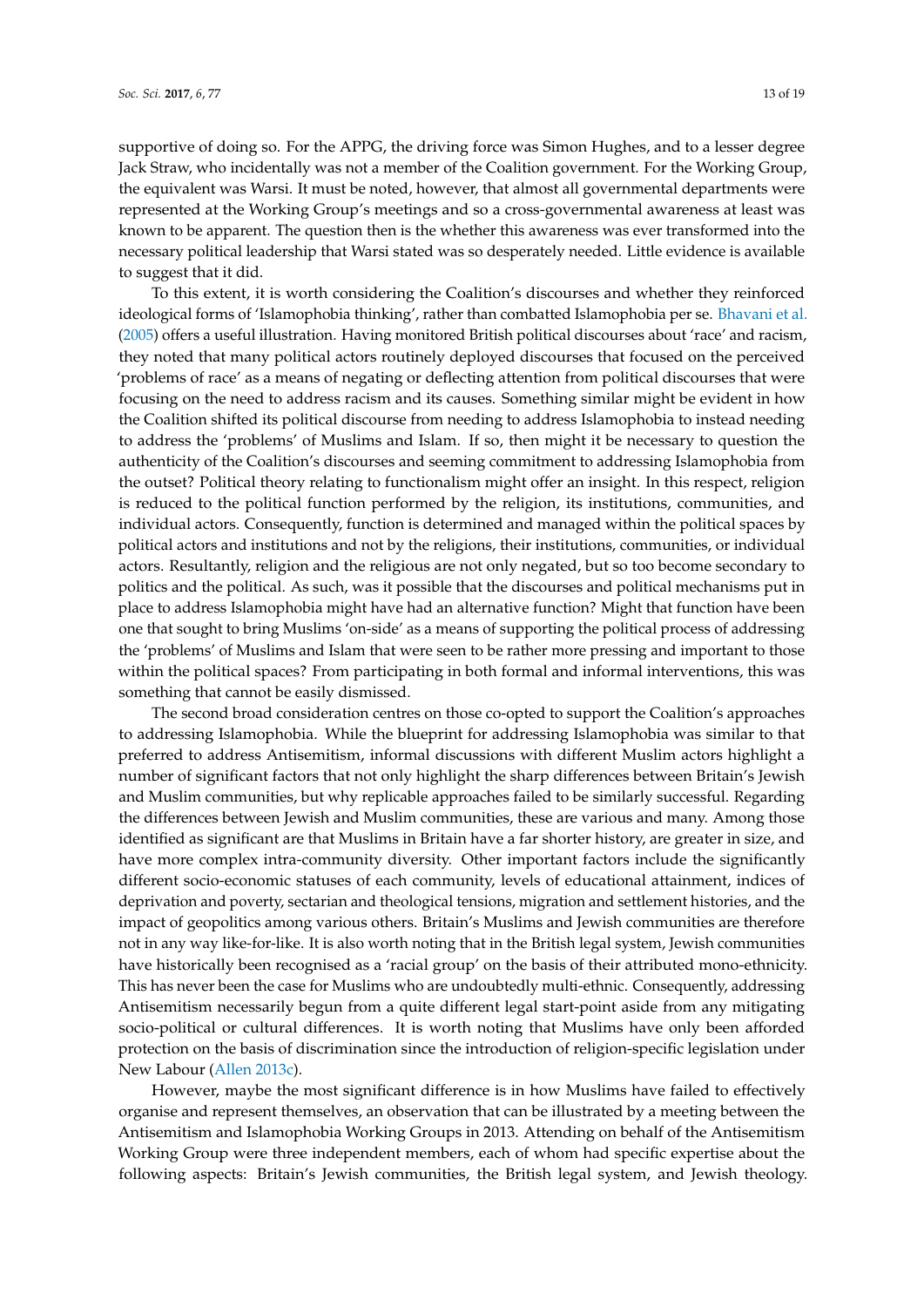In contrast, twelve independent members attended on behalf of the Islamophobia Working Group, for whom it would have been difficult to identify similar specific expertise. It could be argued therefore that the way in which British Muslims engage with government—process, identification, representation, and so on—is in itself problematic. In this respect, questions should be asked about how the Working Group was constructed—was membership determined by political actors, by expertise (as the original intimations suggested), or was it by certain Muslims be that in the form of organisations or individual actors? While unknown, it is maybe pertinent to reiterate that a number of the original Working Group members were affiliated to the Muslim Leadership Panel [\(What Do They Know](#page-18-4) [2012\)](#page-18-4).

Observable differences relating to organisation and representation was evident in a comment made by one of the Antisemitism Working Group's independent members, who said that most important when engaging with politicians was the need for a unified front. As he explained, the Antisemitism Working Group never allowed personal, community, or theological differences to become something that politicians might seek to exploit. This was not observable among the Islamophobia Working Group. On the contrary, some independent members routinely criticised other well-known Muslim organisations, certain 'types' of Muslim (for instance, Salafis), and various individual Muslims. Such first-hand observations therefore run counter to Jones et al.'s study which claims that politically engaged British Muslims neither want to 'compete' against each other, nor appear to be 'self-appointed' [\(Jones et al.](#page-16-23) [2014\)](#page-16-23). This was not the case with regards those co-opted to the Working Group, as evidenced by the disproportionate number of independent members affiliated to the Muslim Leadership Panel and the significant claims they make about representation made in a letter to Eric Pickles [\(What Do They Know](#page-18-4) [2012\)](#page-18-4), the ministerial lead for the DCLG where the Working Group was housed. On the contrary, some of those co-opted appeared quite happy to both openly 'compete' and put themselves forward as 'self-representatives'. Interestingly, there were also a number of observable incidents when independent members who identified as Muslim seemed to internalise the perceived 'problems' of Muslims and Islam. An example of note included an independent member, who identified as Muslim, arguing that it was more pressing to address the widespread homophobia and sexism he claimed was endemic within Britain's Muslims communities than it was Islamophobia.

The final consideration relates to the influence of external actors, in particular the handful of journalists and media commentators referred to previously. While the focus on them here has been necessarily brief, it is suggested that a more detailed investigation which analyses their respective articles and comment pieces might would be extremely valuable. This would be especially given the undue influence they have as regards shaping and determining various decisions and functions relating to the political mechanisms and processes, but also the views about certain Muslim organisations and individuals. In this respect, an observation made in the APPG's investigation into the Secretariat furore appears relevant:

"questions (need) to be asked about some of the issues they pursue, some of the criticisms they posit, some of the language and terminologies they employ also . . . it is also right to highlight and consider the use and attribution of value-loaded terminologies and language, to ask whether the criticisms and accusations that were made within such value-loaded frames were employed deliberately to bring down iENGAGE, the APPG or both" [\(Allen](#page-15-15) [2011a,](#page-15-15) p. 47).

This final point is especially important. While it might be argued that as an investigative journalist, Andrew Gilligan for example is right to focus on 'Muslim' issues, organisations, and actors, it cannot be overlooked that he does so at the same time as routinely and repeatedly deploying terminologies and descriptors that function as slurs and insults [\(Allen](#page-15-15) [2011a\)](#page-15-15). Given this is clearly evident, why does he continue to have such an unwieldy influence? Maybe the premise for any further investigation might be Warsi's observation that Muslims and Islam are spoken about and referred to somewhat differently from other religions and their respective communities.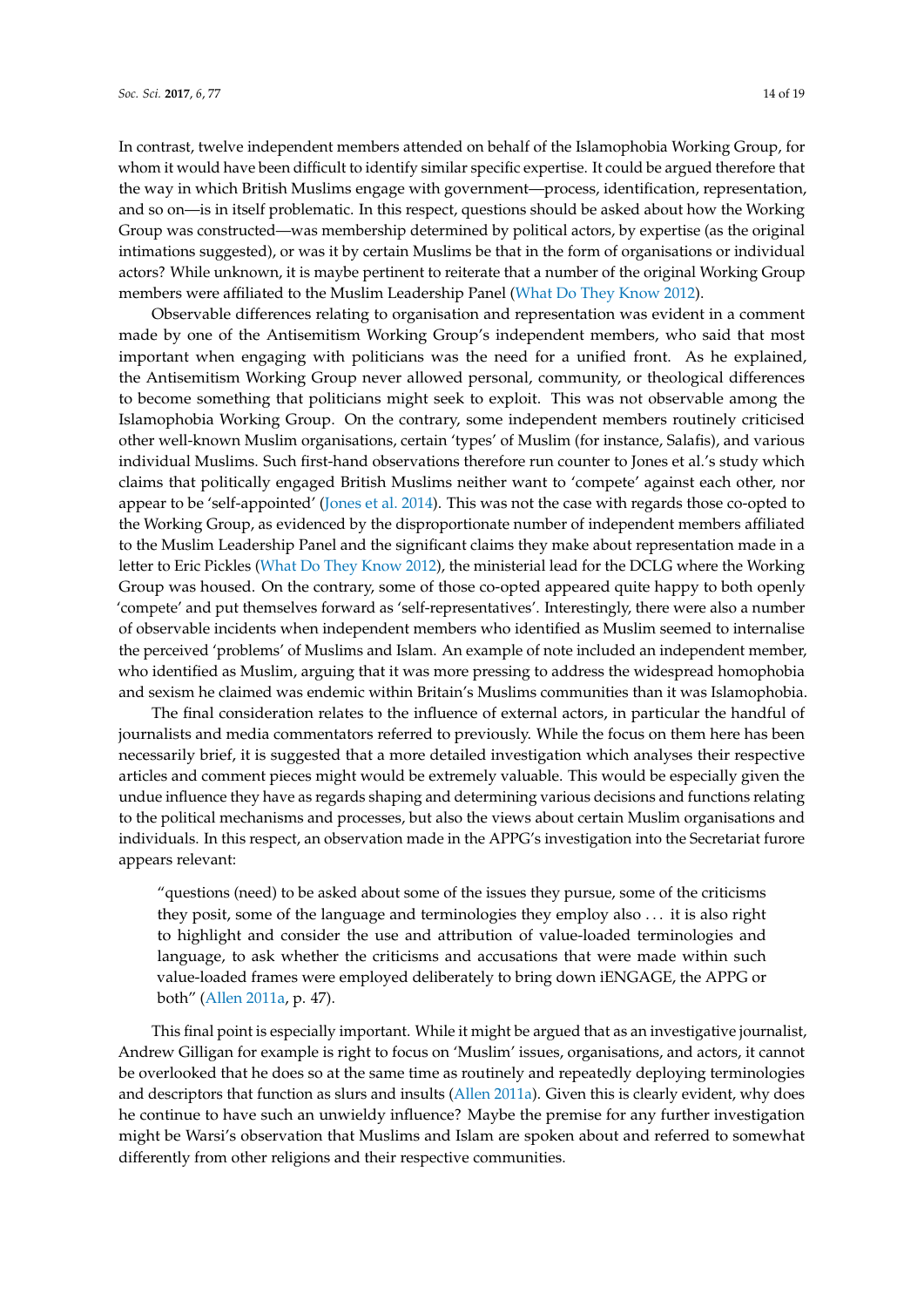# **5. Conclusions**

When the Coalition government came to power in May 2010, it did appear to be a government that had indeed 'got it' regarding the need to address Islamophobia. Hindsight, however, suggests something quite different, no more seemingly 'getting it' than any previous government. In this respect, the Coalition failed in much the same way that its predecessors had. While so, there would appear to be no single factor that was wholly causal or verifiable in trying to explain this categorical failure. Therefore, one might be right to speculate as to the extent to which there was ever any true intent about the need to address Islamophobia. Admittedly, the Coalition did adopt a markedly different public approach to its predecessor; its assertive and confident pronouncements seeming to establish a significant shift. In hindsight, one might rightly question the extent to which the latter was any more genuine or committal than the reticence shown by Blair and Brown previously. Maybe one need question why, in spite of quite different public statements, both the New Labour and Coalition governments categorically failed? Could it have been that both envisaged the 'problems' attributed to Muslims and Islam as being more pressing, and therefore more important, in terms of requiring a political and policy response? Maybe both governments viewed extremism and terror to be of greater import than Islamophobia in terms of its wider societal impact? Maybe both were somewhat more cynical and merely saw making timely statements about Islamophobia as a means by which to co-opt and bring 'on side' Muslims and their communities. The evidence available here offers little beyond mere speculation and so it is recommended that a more systematic comparative analysis of the political discourses of both the Coalition and New Labour governments about the Muslim 'Other' and the 'problems' attributed to them be undertaken.

From critically reflecting on the Coalition government more specifically, what emerges is a complex and contested picture—one that appears to be somewhat confused at times not least because of the many unknowns that continue to exist. The 'momentous occasion' spoken about at the APPG's 2011 launch now appears as overblown, as the opportunity to address Islamophobia appears to have been lost. With the changes in government since 2015—from a Conservative-led Coalition to a Conservative-majority government in 2015, to a much weakened Conservative-led Coalition government supported by the Democratic Unionist Party in 2017—one can only speculate on whether addressing Islamophobia will remain a priority. If it does, then the terror attack on the Finsbury Park mosque in June 2017 may afford some insight as to what form it might take. Focusing on the government's immediate response, Theresa May—now in her role as Prime Minister—declared that it was the intention of her government to address the evil that is Islamophobia. In line with her earlier comments as Home Secretary, however, she once again referred to Islamophobia as a 'form of extremism'; once again making the link between the discriminatory phenomenon and the policy agenda relating to security, counter-terrorism, and extremism. Without a doubt, this does not look like the political leadership Warsi said was necessary in her now infamous 'dinner table test'. Instead, it looks like May's government still does not 'get it', thereby meaning that it is highly unlikely that Islamophobia will be suitably and appropriately addressed in the foreseeable future at least.

**Conflicts of Interest:** The author declares no conflict of interest.

## **References**

- <span id="page-14-2"></span>Afridi, Asif. 2015. *From Benign Neglect to Citizen Khan: 30 Years of Equalities Practice in Birmingham*. Birmingham: BRAP.
- <span id="page-14-3"></span>Allen, Chris, and Jorgen S. Nielsen. 2002. *Islamophobia in the EU after 11 September 2001: Summary Report*. Vienna: EUMC.
- <span id="page-14-1"></span>Allen, Chris. 2010a. Fear and Loathing: The Political Discourse in Relation to Muslims and Islam in the British Contemporary Setting. *Politics and Religion* IV: 221–35.

<span id="page-14-0"></span>Allen, Chris. 2010b. *Islamophobia*. Surrey: Ashgate.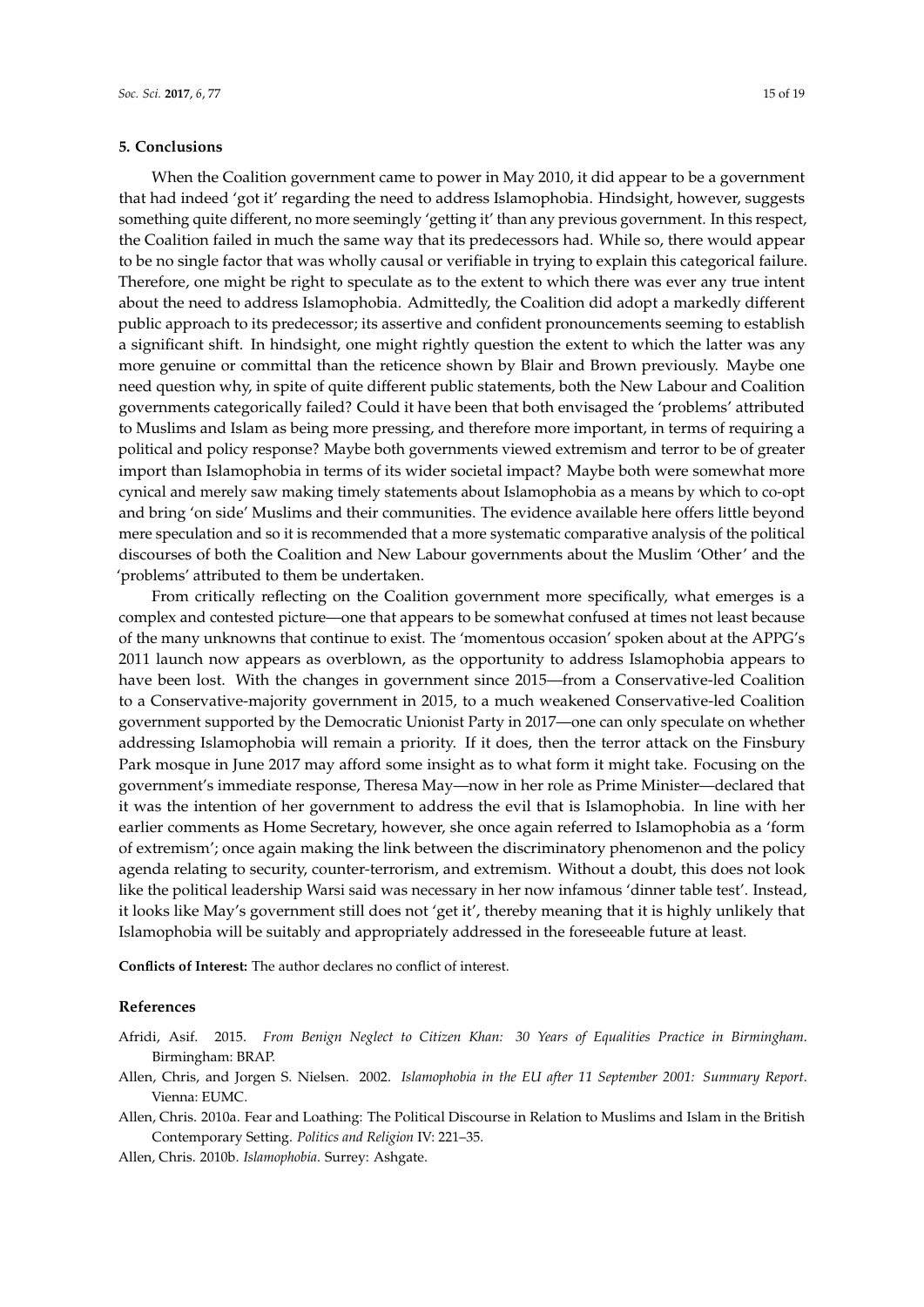- <span id="page-15-15"></span>Allen, Chris. 2011a. *A Momentous Occasion: A Report on the All Party Parliamentary Group on Islamophobia and Its Secretariat*. London: All Party Parliamentary Group on Islamophobia.
- <span id="page-15-23"></span>Allen, Chris. 2011b. Opposing Islamification or Promoting Islamophobia? Understanding the English Defence League. *Patterns of Prejudice* 45: 279–94. [\[CrossRef\]](http://dx.doi.org/10.1080/0031322X.2011.585014)
- <span id="page-15-14"></span>Allen, Chris. 2011c. 'We Don't Do God': A Critical Retrospective of New Labour's Approaches to 'religion or Belief' and 'faith'. *Culture and Religion* 12: 259–75. [\[CrossRef\]](http://dx.doi.org/10.1080/14755610.2011.605272)
- <span id="page-15-9"></span>Allen, Chris. 2013a. Between Critical and Uncritical Understandings: A Case Study Analyzing the Claims of Islamophobia Made in the Context of the Proposed 'Super-Mosque' in Dudley, England. *Societies* 3: 186–203. [\[CrossRef\]](http://dx.doi.org/10.3390/soc3020186)
- <span id="page-15-11"></span>Allen, Chris. 2013b. It's Time the All Party Parliamentary Group on Islamophobia Found Its Teeth. *The Huffington Post UK*, September 14. Available online: [http://www.huffingtonpost.co.uk/dr-chris-allen/islamophobia\\_](http://www.huffingtonpost.co.uk/dr-chris-allen/islamophobia_b_3598607.html) [b\\_3598607.html](http://www.huffingtonpost.co.uk/dr-chris-allen/islamophobia_b_3598607.html) (accessed on 29 January 2017).
- <span id="page-15-1"></span>Allen, Chris. 2013c. Passing the Dinner Table Test: Retrospective and Prospective Approaches to Tackling Islamophobia in Britain. *SAGE Open* 3: 1–10. [\[CrossRef\]](http://dx.doi.org/10.1177/2158244013484734)
- <span id="page-15-8"></span>Allen, Chris. 2014. Why I Quit the Government's Anti-Muslim Hatred Working Group. *The Huffington Post UK*, December 29. Available online: [http://www.huffingtonpost.co.uk/dr-chris-allen/anti-muslim-hatred](http://www.huffingtonpost.co.uk/dr-chris-allen/anti-muslim-hatred-working-group_b_6064866.html)[working-group\\_b\\_6064866.html](http://www.huffingtonpost.co.uk/dr-chris-allen/anti-muslim-hatred-working-group_b_6064866.html) (accessed on 5 February 2017).
- <span id="page-15-3"></span>Allen, Chris. 2015. 'People hate you because of the way you dress': Understanding the invisible experiences of veiled British Muslim women victims of Islamophobia. *International Review of Victimology* 21: 287–301. [\[CrossRef\]](http://dx.doi.org/10.1177/0269758015591677)
- <span id="page-15-4"></span>Ansari, Humayun. 2012. *From the Far Right to the Mainstream: Islamophobia in Party Politics and the Media*. Frankfurt: Campus Verlag.
- <span id="page-15-21"></span>Becker, Saul, Alan Bryman, and Harry Ferguson. 2012. *Understanding Research for Social Policy and Social Work*. Bristol: Policy Press.
- <span id="page-15-7"></span>Bhavani, Reena, Heidi Safia Mirza, and Veena Meetoo. 2005. *Tackling the Roots of Racism: Lessons for Success*. Bristol: Policy Press.
- <span id="page-15-5"></span>Blakemore, Kenneth, and Robert F. Drake. 1996. *Understanding Equal Opportunity Policies*. New York: Prentice Hall Professional Technical Reference.
- <span id="page-15-13"></span>Briggs, Rachel, Catherine Fieschi, and Hannah Lownsbrough. 2006. *Bringing It Home: Community-Based Approaches to Counter-Terrorism*. London: Demos.
- <span id="page-15-16"></span>Bright, Martin. 2011. Islamophobia Group Relaunched. Available online: [http://www.thejc.com/news/uk-news/](http://www.thejc.com/news/uk-news/58944/islamophobia-group-relaunched) [58944/islamophobia-group-relaunched](http://www.thejc.com/news/uk-news/58944/islamophobia-group-relaunched) (accessed on 12 December 2016).
- <span id="page-15-10"></span>Carr, James. 2016. *Experiences of Islamophobia: Living with Racism in the Neoliberal Era*. London: Routledge.
- <span id="page-15-2"></span>Chakraborti, Neil, and Irene Zempi. 2012. The veil under attack: Gendered dimensions of Islamophobic victimization. *International Review of Victimology* 18: 269–84. [\[CrossRef\]](http://dx.doi.org/10.1177/0269758012446983)
- <span id="page-15-17"></span>Clarke, Peter. 2014. *Report into Allegations Concerning Birmingham Schools Arising from the "Trojan Horse" Letter*. London: House of Commons.
- <span id="page-15-0"></span>Commission on British Muslims and Islamophobia. 1997. *Islamophobia: A Challenge for Us All; Report of the Runnymede Trust Commission on British Muslims and Islamophobia*. London: Runnymede Trust.
- <span id="page-15-12"></span>Cooper, Daniel. 2004. *Challenging Diversity: Rethinking Equality and the Value of Difference*. Cambridge: Cambridge University Press.
- <span id="page-15-22"></span>Cooper, Charlie. 2013. "Few, If Any" Muslim Hospital Workers Wear Full Veil. *The Independent*, September 19. Available online: [http://www.independent.co.uk/news/uk/politics/few-if-any-muslim-hospital-workers](http://www.independent.co.uk/news/uk/politics/few-if-any-muslim-hospital-workers-wear-full-veil-8826042.html)[wear-full-veil-8826042.html](http://www.independent.co.uk/news/uk/politics/few-if-any-muslim-hospital-workers-wear-full-veil-8826042.html) (accessed on 19 January 2017).
- <span id="page-15-19"></span>Copsey, Nigel, Janet Dack, Mark Littler, and Matthew Feldman. 2013. *Anti-Muslim Hate Crime and the Far Right*. Teeside: Centre for Fascist, Anti-Fascist and Post-Fascist Studies.
- <span id="page-15-18"></span><span id="page-15-6"></span>CST. 2015. *Annual Report 2014*. London: Community Security Trust.
- Daniels, Kathy, and Lynda A. C. Macdonald. 2005. *Equality, Diversity and Discrimination*. London: Chartered Institute of Personnel and Development.
- <span id="page-15-20"></span>Department for Communities and Local Government. 2014. Big Iftar Meal Opens to More People than Ever before. *GOV.UK*, June 27. Available online: [https://www.gov.uk/government/news/big-iftar-meal-opens](https://www.gov.uk/government/news/big-iftar-meal-opens-to-more-people-than-ever-before)[to-more-people-than-ever-before](https://www.gov.uk/government/news/big-iftar-meal-opens-to-more-people-than-ever-before) (accessed on 19 January 2017).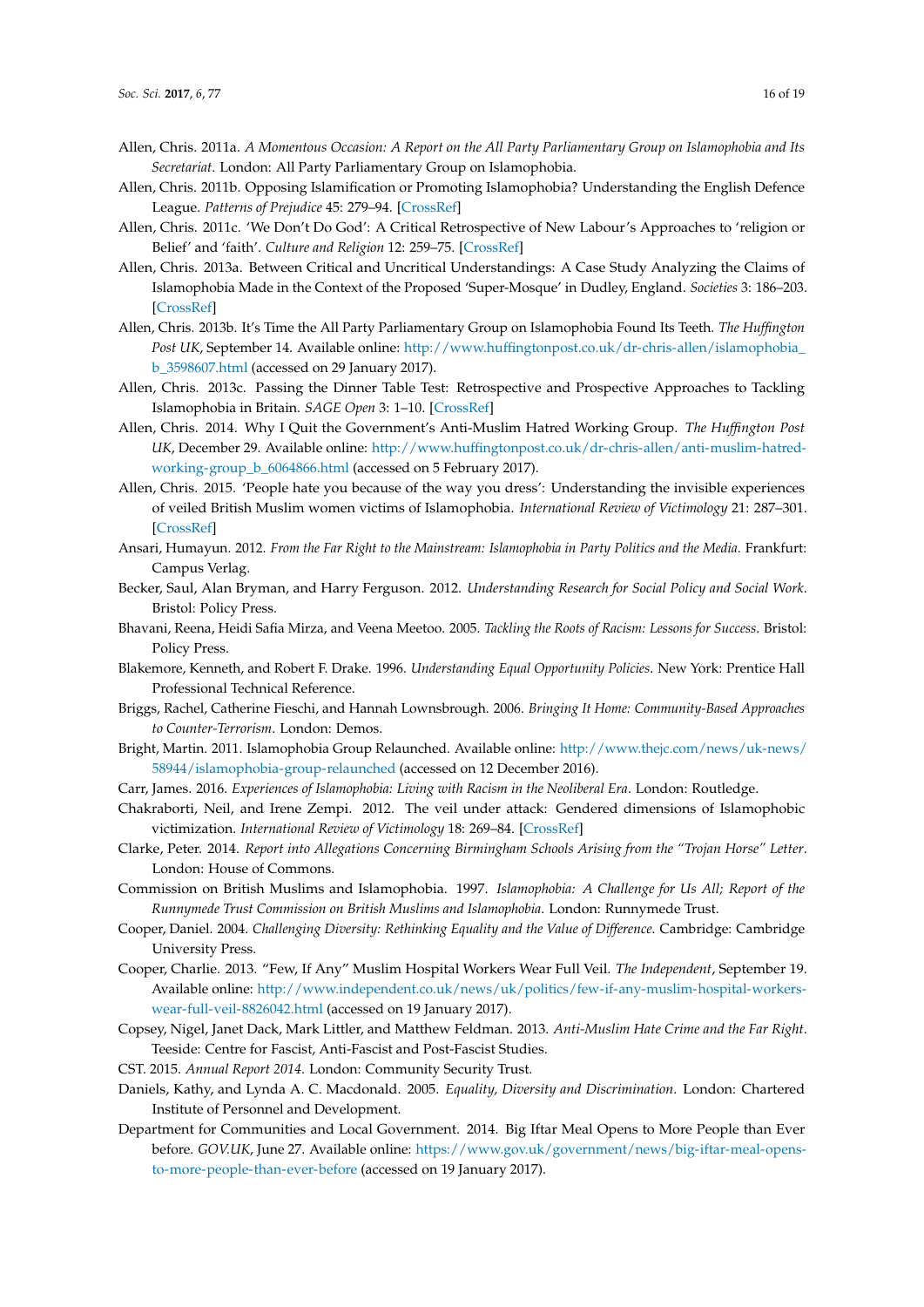- <span id="page-16-21"></span>Extremism Task Force. 2013. *Tackling Extremism in the UK: Report from the Prime Minister's Task Force on Tackling Radicalisation and Extremism*; London: Cabinet Office.
- <span id="page-16-19"></span>Feldman, Matthew, and Mark Littler. 2014. *Tell MAMA Reporting 2013/14 Anti-Muslim Overview, Analysis and 'Cumulative Extremism'*. Teeside: Centre for Fascist, Anti-fascist and Post-fascist Studies.
- <span id="page-16-20"></span>Fischer, Frank, and John Forester. 1993. *The Argumentative Turn in Policy Analysis and Planning*, 2nd ed. Durham: Duke University Press.
- <span id="page-16-16"></span>Gilligan, Andrew. 2011. MPs Walk out in Battle over Islamist Group. *The Telegraph*, January 30. Available online: [http://www.telegraph.co.uk/journalists/andrew-gilligan/8290965/MPs-walk-out-in-battle-over-](http://www.telegraph.co.uk/journalists/andrew-gilligan/8290965/MPs-walk-out-in-battle-over-Islamist-group.html)[Islamist-group.html](http://www.telegraph.co.uk/journalists/andrew-gilligan/8290965/MPs-walk-out-in-battle-over-Islamist-group.html) (accessed on 13 October 2016).
- <span id="page-16-18"></span>Gilligan, Andrew. 2013. Muslim Hate Monitor to Lose Backing. *The Telegraph*, June 9. Available online: [http://www.telegraph.co.uk/journalists/andrew-gilligan/10108098/Muslim-hate-monitor-to-lose](http://www.telegraph.co.uk/journalists/andrew-gilligan/10108098/Muslim-hate-monitor-to-lose-backing.html)[backing.html](http://www.telegraph.co.uk/journalists/andrew-gilligan/10108098/Muslim-hate-monitor-to-lose-backing.html) (accessed on 13 October 2016).
- <span id="page-16-17"></span>Gilligan, Andrew. 2014. "Tell Mama" Did Exaggerate Anti-Muslim Attacks: PCC Rejects All Fiyaz Mughal's Complaints against Us—Telegraph Blogs. *News*, April 8. Available online: [http://blogs.telegraph.co.uk/news/andrewgilligan/100266808/tell-mama-did-exaggerate-anti](http://blogs.telegraph.co.uk/news/andrewgilligan/100266808/tell-mama-did-exaggerate-anti-muslim-attacks-pcc-rejects-all-fiyaz-mughals-complaints-against-us/)[muslim-attacks-pcc-rejects-all-fiyaz-mughals-complaints-against-us/](http://blogs.telegraph.co.uk/news/andrewgilligan/100266808/tell-mama-did-exaggerate-anti-muslim-attacks-pcc-rejects-all-fiyaz-mughals-complaints-against-us/) (accessed on 14 October 2016).
- <span id="page-16-9"></span>Githens-Mazer, Jonathan, and Robert Lambert. 2010. *Islamophobia and Anti-Muslim Hate Crime: A London Case Study*. Exeter: European Muslim Research Centre, University of Exeter.
- <span id="page-16-5"></span><span id="page-16-4"></span>Hall, Stuart. 1979. *Policing the Crisis: Mugging, the State, and Law and Order*. New York: Palgrave Macmillan.
- Halliday, Fred. 2002. *Two Hours That Shook the World: September 11, 2001—Causes and Consequences*. London: Saqi Books.
- <span id="page-16-0"></span>Hargreaves, Julian. 2014. Half a Story? Missing Perspectives in the Criminological Accounts of British Muslim Communities, Crime and the Criminal Justice System. *British Journal of Criminology* 55: 19–38. [\[CrossRef\]](http://dx.doi.org/10.1093/bjc/azu091)
- <span id="page-16-3"></span>Heidegger, Martin. 2002. *On Time and Being*. Chicago: University of Chicago Press.
- <span id="page-16-12"></span>Hepple, Bob, and Tufyal Choudhary. 2001. *Tackling Religious Discrimination: Practical Implications for Policy-Makers and Legislators (Home Office Research Study 221)*. London: Home Office.
- <span id="page-16-1"></span>Huisman, Kimberly. 2008. Does This Mean You're Not Going to Come Visit Me Anymore?: An Inquiry into an Ethics of Reciprocity and Positionality in Feminist Ethnographic Research. *Sociological Inquiry* 78: 372–96. [\[CrossRef\]](http://dx.doi.org/10.1111/j.1475-682X.2008.00244.x)
- <span id="page-16-23"></span>Jones, Stephen H., Therese O'Toole, Daniel Nilsson DeHanas, Tariq Modood, and Nasar Meer. 2014. A 'System of Self-Appointed Leaders'? Examining Modes of Muslim Representation in Governance in Britain. *The British Journal of Politics & International Relations* 17: 207–23.
- <span id="page-16-13"></span>Khan, Khalida. 2009. *Preventing Violent Extremism (PVE) & PREVENT: A Response from the Muslim Community*. London: An-Nisa Society.
- <span id="page-16-6"></span>Klug, Brian. 2012. Islamophobia: A Concept Comes of Age. *Ethnicities* 12: 665–81. [\[CrossRef\]](http://dx.doi.org/10.1177/1468796812450363)
- <span id="page-16-14"></span>Kundnani, Arun. 2015. *A Decade Lost: Rethinking Radicalisation and Extremism*. London: Claystone.
- <span id="page-16-8"></span>Lean, Nathan. 2012. *The Islamophobia Industry: How the Right Manufactures Fear of Muslims*. London: Pluto Press.
- <span id="page-16-15"></span>Liddle, Rod. 2011. Islamophobia? Not until after Dessert. Available online: [http://www.spectator.co.uk/features/](http://www.spectator.co.uk/features/6650198/islamophobia-not-until-after-dessert/) [6650198/islamophobia-not-until-after-dessert/](http://www.spectator.co.uk/features/6650198/islamophobia-not-until-after-dessert/) (accessed on 19 January 2017).
- <span id="page-16-22"></span>McIntyre, Sophie. 2015. Theresa May Says Anti-Muslim Hate Crime Would Be a More Serious Offence under a Tory Government. *The Independent*, April 5. Available online: [http://www.independent.co.uk/news/](http://www.independent.co.uk/news/uk/crime/theresa-may-says-antimuslim-hate-crime-would-be-a-more-serious-offence-under-a-tory-government-10157112.html) [uk/crime/theresa-may-says-antimuslim-hate-crime-would-be-a-more-serious-offence-under-a-tory](http://www.independent.co.uk/news/uk/crime/theresa-may-says-antimuslim-hate-crime-would-be-a-more-serious-offence-under-a-tory-government-10157112.html)[government-10157112.html](http://www.independent.co.uk/news/uk/crime/theresa-may-says-antimuslim-hate-crime-would-be-a-more-serious-offence-under-a-tory-government-10157112.html) (accessed on 12 November 2016).
- <span id="page-16-11"></span>McLoughlin, Sean. 2010. From Race to Faith Relations, the Local to the National Level: The State and Muslim Organisations in Britain. In *Muslim Organisations and the State: European Perspectives*. Edited by Axel Kreienbrink and Mark Bodenstein. Nürnberg: Bundesamt für Migration und Flüchtlinge, pp. 123–49.
- <span id="page-16-2"></span>Monahan, Torin, and Jill Fisher. 2010. Benefits of "Observer Effects": Lessons from the Field. *Qualitative Research* 10: 357–76. [\[CrossRef\]](http://dx.doi.org/10.1177/1468794110362874) [\[PubMed\]](http://www.ncbi.nlm.nih.gov/pubmed/21297880)
- <span id="page-16-7"></span>Moosavi, Leon. 2014. Orientalism at Home: Islamophobia in the Representations of Islam and Muslims by the New Labour Government. *Ethnicities* 15: 652–74. [\[CrossRef\]](http://dx.doi.org/10.1177/1468796814525379)
- <span id="page-16-10"></span>Moosavi, Leon. 2015. The racialization of Muslim converts in Britain and their experiences of Islamophobia. *Critical Sociology* 41: 41–56. [\[CrossRef\]](http://dx.doi.org/10.1177/0896920513504601)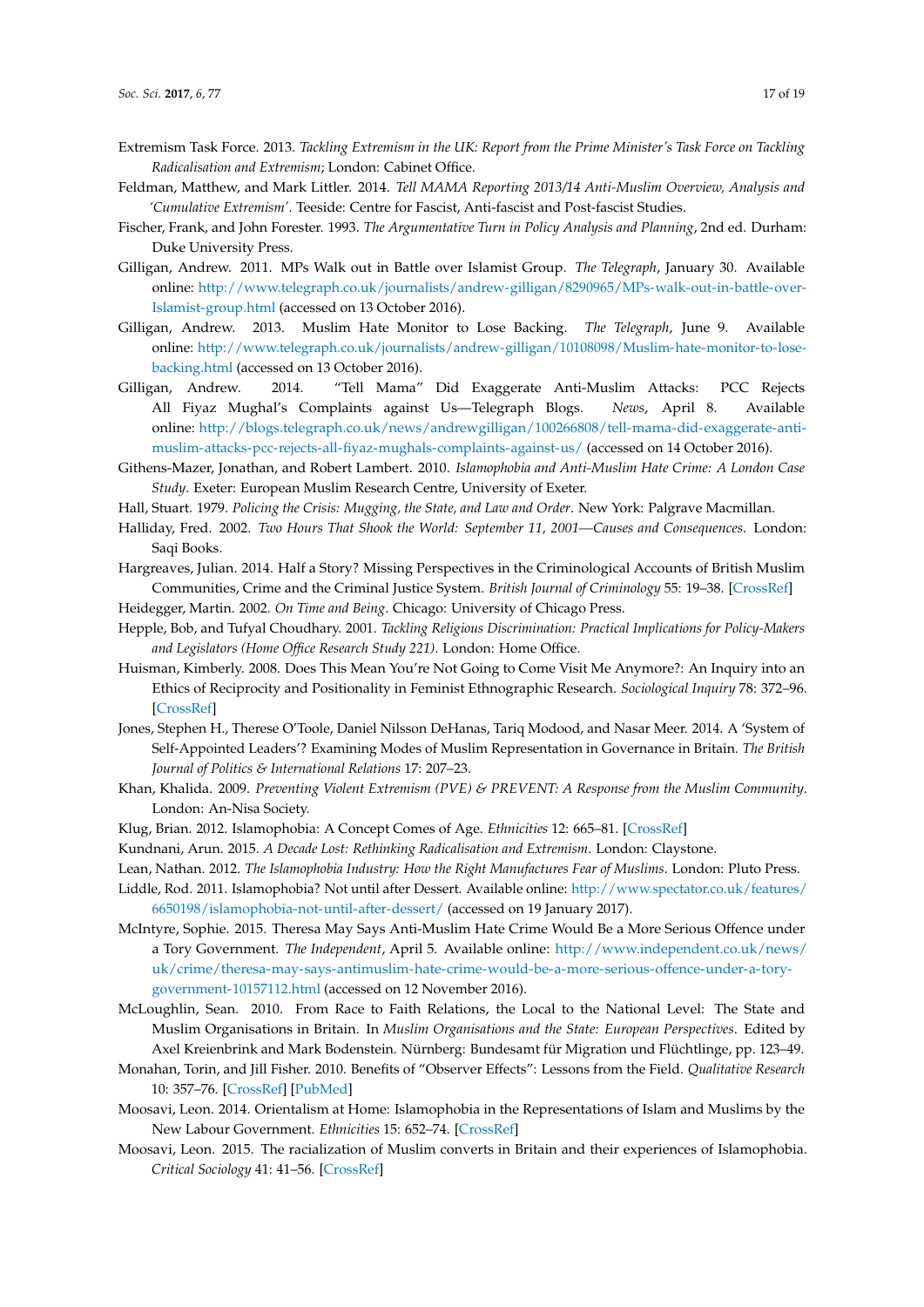- <span id="page-17-1"></span>Morey, Peter, and Amina Yaqin. 2011. *Framing Muslims: Stereotyping and Representation after 9/11*. London: Harvard University Press.
- <span id="page-17-19"></span>New Statesman. 2011. David Cameron Speech on Radicalisation and Islamic Extremism Munich, Germany, 5 February 2011. Available online: [http://www.newstatesman.com/blogs/the-staggers/2011/02/terrorism](http://www.newstatesman.com/blogs/the-staggers/2011/02/terrorism-islam-ideology)[islam-ideology](http://www.newstatesman.com/blogs/the-staggers/2011/02/terrorism-islam-ideology) (accessed on 3 March 2016).
- <span id="page-17-15"></span>Parekh, Bikhu. 2006. Europe, Liberalism and the "Muslim Question". In *Multiculturalism, Muslims and Citizenship: A European Approach*. Edited by Tariq Modood, Anna Triandafyllidou and Ricard Zapata-Barrero. London: Routledge, pp. 179–203.
- <span id="page-17-13"></span>Parliament UK. 2010. All-Party Parliamentary Groups. *UK Parliament*, April 21. Available online: [http://www.](http://www.parliament.uk/about/mps-and-lords/members/apg/) [parliament.uk/about/mps-and-lords/members/apg/](http://www.parliament.uk/about/mps-and-lords/members/apg/) (accessed on 19 January 2017).
- <span id="page-17-17"></span>Peachey, Paul. 2014. Michael Gove under Fire for Appointing Anti-Terror Expert to Investigate Alleged Islamic Extremist Plot to Take over Birmingham Schools. *The Independent*. Available online: [http://www.independent.co.uk/news/uk/crime/michael-gove-under-fire-for-appointing-antiterror](http://www.independent.co.uk/news/uk/crime/michael-gove-under-fire-for-appointing-antiterror-expert-to-investigate-alleged-islamic-extremist-plot-to-take-over-birmingham-schools-9262577.html)[expert-to-investigate-alleged-islamic-extremist-plot-to-take-over-birmingham-schools-9262577.html](http://www.independent.co.uk/news/uk/crime/michael-gove-under-fire-for-appointing-antiterror-expert-to-investigate-alleged-islamic-extremist-plot-to-take-over-birmingham-schools-9262577.html) (accessed on 24 October 2016).
- <span id="page-17-18"></span>Pidd, Helen, and Vikram Dodd. 2014. Police Chief Condemns Appointment of Terror Officer over "Islamic Schools Plot". *The Guardian*, April 15. Available online: [http://www.theguardian.com/uk-news/2014/apr/15/](http://www.theguardian.com/uk-news/2014/apr/15/police-chief-counter-terror-officer-islamic-schools-plot-birmingham) [police-chief-counter-terror-officer-islamic-schools-plot-birmingham](http://www.theguardian.com/uk-news/2014/apr/15/police-chief-counter-terror-officer-islamic-schools-plot-birmingham) (accessed on 19 January 2017).
- <span id="page-17-12"></span>Readings, George, James Brandon, and Richard Phelps. 2011. *Islamism and Language: How Using the Wrong Words Reinforces Islamist Narratives*. London: Quilliam Foundation.
- <span id="page-17-10"></span>Riddell, Sheila, and Nick Watson. 2011. Equality and Human Rights in Britain: Principles and Challenges. *Social Policy and Society* 10: 193–203. [\[CrossRef\]](http://dx.doi.org/10.1017/S1474746410000540)
- <span id="page-17-8"></span>Runnymede Commission on Anti-Semitism. 1994. *A Very Light Sleeper: The Persistence and Dangers of Anti-Semitism*. London: Runnymede Trust.
- <span id="page-17-5"></span>Sheehi, Stephen. 2011. *Islamophobia: The ideological Campaign against Muslims*. New York: SCB.
- <span id="page-17-4"></span>Sherif, Bahira. 2001. The Ambiguity of Boundaries in the Fieldwork Experience: Establishing Rapport and Negotiating Insider/Outsider Status. *Qualitative Inquiry* 7: 436–47. [\[CrossRef\]](http://dx.doi.org/10.1177/107780040100700403)
- <span id="page-17-20"></span>Spalek, Basia, and Robert Lambert. 2008. Muslim Communities, Counter-Terrorism and Counter-Radicalisation: A Critically Reflective Approach to Engagement. *International Journal of Law, Crime and Justice* 36: 257–70. [\[CrossRef\]](http://dx.doi.org/10.1016/j.ijlcj.2008.08.004)
- <span id="page-17-9"></span>Spalek, Basia, and Laura Zahra McDonald. 2009. Terror Crime Prevention: Constructing Muslim Practices and Beliefs as 'Anti-Social' and 'Extreme' through CONTEST 2. *Social Policy and Society* 9: 123–32. [\[CrossRef\]](http://dx.doi.org/10.1017/S147474640999025X)
- <span id="page-17-3"></span>Spano, Richard. 2006. Observer Behavior as a Potential Source of Reactivity: Describing and Quantifying Observer Effects in a Large-Scale Observational Study of Police. *Sociological Methods & Research* 34: 521–53.
- <span id="page-17-2"></span>Spano, Richard. 2005. Potential Sources of Observer Bias in Police Observational Data. *Social Science Research* 34: 591–617. [\[CrossRef\]](http://dx.doi.org/10.1016/j.ssresearch.2004.05.003)
- <span id="page-17-16"></span>Swinford, Steven. 2013. Britain Needs 'National Debate' about Banning Muslim Girls from Wearing Veils in Public. *The Telegraph*, September 15. Available online: [http://www.telegraph.co.uk/news/politics/10311469/](http://www.telegraph.co.uk/news/politics/10311469/Britain-needs-national-debate-about-banning-Muslim-girls-from-wearing-veils-in-public.html) [Britain-needs-national-debate-about-banning-Muslim-girls-from-wearing-veils-in-public.html](http://www.telegraph.co.uk/news/politics/10311469/Britain-needs-national-debate-about-banning-Muslim-girls-from-wearing-veils-in-public.html) (accessed on 24 October 2016).
- <span id="page-17-7"></span><span id="page-17-6"></span>Taras, Raymond. 2012. *Xenophobia and Islamophobia in Europe*. Edinburgh: Edinburgh University Press.
- Vakil, AbdoolKarim. 2010. Who's afraid of Islamophobia? In *Thinking trough Islamophobia: Global Perspectives*. Edited by Salman Sayyid and AbdoolKarim Vakil. London: Hurst, pp. 271–79.
- <span id="page-17-0"></span>Warsi, Sayeeda. 2011. Sayeeda Warsi: University of Leicester Sir Sigmund Sternberg Lecture. *The Baroness Warsi*, January 20. Available online: [http://sayeedawarsi.com/2011/01/20/university-of-leicester-sir-sigmund](http://sayeedawarsi.com/2011/01/20/university-of-leicester-sir-sigmund-sternberg-lecture/)[sternberg-lecture/](http://sayeedawarsi.com/2011/01/20/university-of-leicester-sir-sigmund-sternberg-lecture/) (accessed on 24 October 2016).
- <span id="page-17-11"></span>Watt, Nicholas. 2010. The Coalition "Does God", Says Baroness Warsi. *The Guardian*, September 15. Available online: <http://www.theguardian.com/politics/2010/sep/15/coalition-does-god-baroness-warsi> (accessed on 12 February 2016).
- <span id="page-17-14"></span>We Remember Too. 2013. British Muslim Soldiers Remembered. *We Remember Too*, October 31. Available online: <https://weremembertoo.wordpress.com/2013/10/31/british-muslim-soldiers-remembered/> (accessed on 5 June 2016).